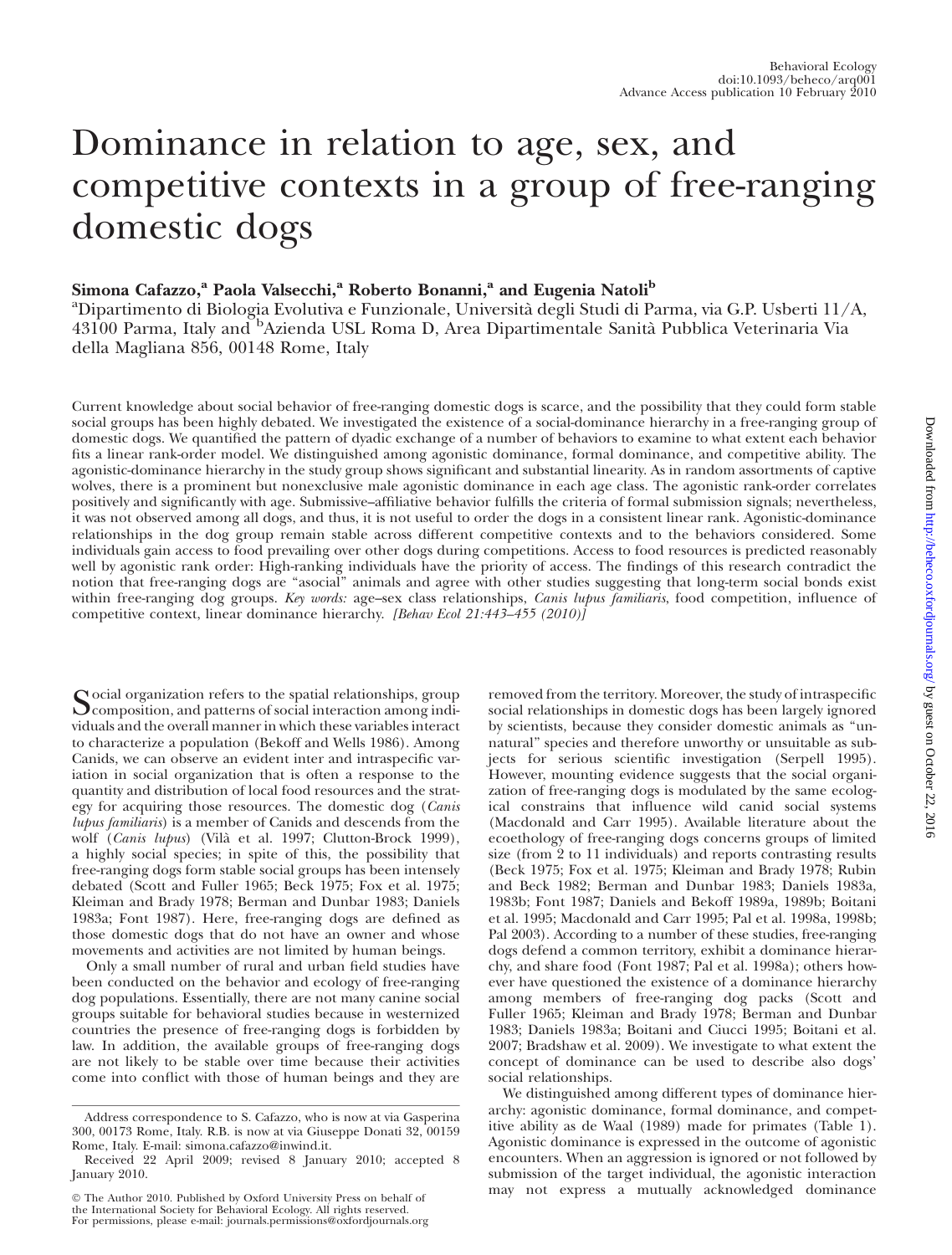| Table 1 |                               |
|---------|-------------------------------|
|         | <b>Summary of predictions</b> |

| Hypotheses                              | Predictions                                                                                                                                                                                                                                                                                                                                                                                                                                                                        |
|-----------------------------------------|------------------------------------------------------------------------------------------------------------------------------------------------------------------------------------------------------------------------------------------------------------------------------------------------------------------------------------------------------------------------------------------------------------------------------------------------------------------------------------|
| Agonistic dominance                     | Dogs interact agonistically.<br>An aggression may be followed by a submission, by another aggression, or may be ignored. In the last 2 cases,<br>the interaction may not express a mutually acknowledged dominance relationship. Submissive interactions<br>are considered as better indicators of a dominance relationship, and they show a higher level of linearity<br>aggressive behaviors.                                                                                    |
| Formal dominance                        | Aggressive conflicts are rare.<br>A subordinate dog acknowledges the higher dominance status of the other by showing formalized submissive<br>signals, thus by showing submissive–affiliative behavior. Therefore, formal and agonistic dominance<br>relationships coincide.<br>Submissive–affiliative behavior is shown by dogs in each context.<br>Submissive–affiliative behavior is always direct from 1 dog toward another one; therefore, this behavior<br>is unidirectional |
| Competitive ability                     | Agonistic dominance rank in one context does not necessarily correspond to the agonistic dominance<br>rank in another context.<br>The access to resources does not necessarily correspond to the agonistic dominance rank.                                                                                                                                                                                                                                                         |
| Age-graded dominance<br>hierarchy model | The dominance relationships are influenced by age: Adult dogs dominate over subadult dogs, and subadult<br>dogs dominate over juvenile dogs.<br>Males dominate over females within each age classes.                                                                                                                                                                                                                                                                               |

relationship. Rowell (1966) has already demonstrated that subordinate behaviors are remarkably consistent in direction as compared with most dominant or aggressive behaviors. Therefore, submissive interactions are usually considered as better indicators of a dominance relationship (Rowell 1974).

Formal dominance is characterized by ritualized communication signals and greeting rituals, the direction of which does not vary across social contexts. Sometimes, formal and agonistic dominance relationships coincide, and this happens when the agonistic-dominance relationship is accepted by the subordinate. In this case, aggressive conflicts are rare (de Waal 1989), and the subordinate acknowledges the higher dominance status of the other by showing formalized submissive signals. To fulfill the criteria of an expression of formal dominance/submission, the behavior should be multicontextual and unidirectional. It should be expressed by different individuals and covary with other selected measures of agonistic rank. For example, unidirectional submissive signals such as teeth baring in rhesus macaques (Macaca mulatta, de Waal and Luttrell 1985), bowing and pant-grunting in chimpanzees (Pan troglodytes, de Waal 1982), silent-bared teeth display in pigtailed macaques (Macaca nemestrina, Flack and de Waal 2007), and greetings in spotted hyenas (Crocuta crocuta, East et al. 1993) are reliable ritualized expressions of formal rank. In domestic dogs, we observe an asymmetry in displaying some behaviors during social play. Bauer and Smuts (2007) reported that play in adult dogs reflects the existing dominance structure outside of play. In fact, dogs may use play to establish stable social relationships and test their place in the existing social structure of a group (Bekoff 1972). Ward et al. (2008) reported an increased asymmetry over time among littermates during social play; this may simply reflect dominance relationships formed during the juvenile period, making puppy play more similar to that of adult dogs in this respect. Outside of play, other behavioral pattern could be used asymmetrically as formal rank signals. We hypothesize that in domestic dogs as in wolves, the formal rank could be displayed by submissive–affiliative signals, that is, muzzle-liking associated with tail wagging that occurs often during group ceremony (Schenkel 1967).

The competitive ability reflects the capacity of an individual to obtain access to limited resources (e.g., food). The motivation to compete may vary according to the value of the resource that causes competition (Syme 1974; Parker and Rubenstein

1981; Enquist and Leimar 1987). Because both the value of the resource and the cost of winning a conflict (in terms of energy and time investment as well as the risk to be injured) may change considerably depending on the competitive context, the dominance relationship in a given dyad of individuals may also vary according to it (Hand 1986). Therefore, the agonistic dominance rank in 1 context does not necessarily correspond to the agonistic dominance rank in another context. Temporal variation in competitiveness also implies that an individual not always shows the same tendency to use competitive abilities. As a result, the access to resources does not necessarily correspond to the agonistic dominance rank. This model may help to explain the cases of male food deference to females during periods when the food is of particularly high value for the latter (periods corresponding to egg laying or estrus, e.g., Western Gulls, Larus spp., Hand 1986; chimpanzees, Stopka et al. 2001) and also why adult individuals of both sexes allow juveniles' feeding priority in a variety of taxa (e.g., wild dogs, Lycaon pictus, Malcom and Marten 1982; spotted hyenas, Frank 1986; several primates, Hand 1986; and domestic cat, Bonanni et al. 2007).

Another issue about dominance hierarchy is its relationship to the age and sex of members of the group. To explain the dominance relationships in our dog group, we suggest the "agegraded dominance hierarchy'' model (Table 1) that Zimen (1982) proposed to explain the dominance relationships in wolf packs. Practically, in interactions with adults, juveniles usually are more humble; therefore, older wolves effectively intimidate younger wolves. Littermates may squabble over food or during rough play, and pups are disciplined by older family members (Packard 2003). This model has been presented in 2 ways: first simply as separate linear hierarchies within each sex, influenced but not absolutely determined by age (Schenkel 1967; Zimen 1982) and second, as male dominance over females within each age classes (Rabb et al. 1967; Fox 1980; Zimen 1982; Van Hooff and Wensing 1987; Savage 1988). Packard (2003) hypothesized that the former is more likely in a young nuclear family (parents and their offspring) and the latter in disrupted or complex families (e.g., a family in which one or both of the original parents is missing and where the immigration of individuals not born into the pack has been accepted).

To our knowledge, nobody has yet attempted to systematically evaluate the dominance relationships among members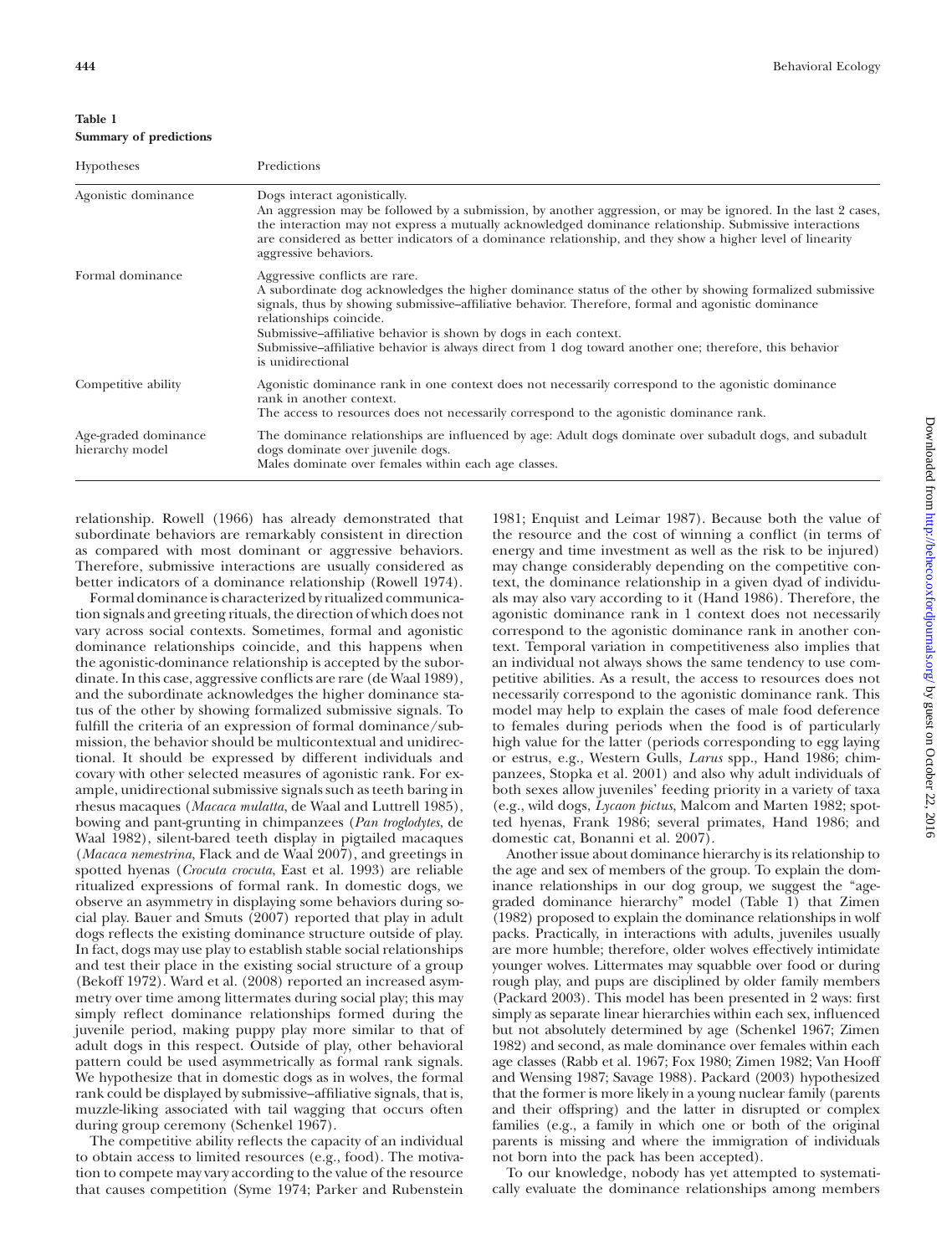of a free-ranging group of dogs within the ethological construct of agonistic dominance, formal dominance, and competitive ability. Thus, the aim of our paper was to determine whether 1) a dominance hierarchy based on the outcome of agonistic encounters in the absence of any source of competition (food or receptive females) exists in a social group of freeranging domestic dogs; 2) the dominance rank established in this context corresponds to that established in the presence of food and in the presence of receptive females; 3) submission is a possible sign of formal dominance in domestic dogs. Finally, to be a relevant concept, a dominance order should have a more general predictive value in the sense that the rank order should correlate with other social behaviors (Richards 1974; Syme 1974). Thus, we recorded the ability of the dogs to monopolize the food to establish if the high social rank is associated with the ability to gain access to food.

# MATERIALS AND METHODS

#### Study area

The study was carried out in a suburban environment, in the city of Rome, Italy. The area extends for about 300 ha at the Southwest of the outskirts of the city.

This area is scarcely urbanized. The most important buildings are the Office district of ''Alitalia'' (the Italian airline company), which is surrounded by some wide parking areas; a new residence,made up of several buildings; a new hotel; and a few yards.

An asphalt road goes through the area from South to Northwest and divides it into 2 zones: the ''Southeast zone'' and the ''Northwest zone.'' The Southeast zone is the built-up area, where all the buildings mentioned above are situated. In contrast, the Northwest zone, which belongs to Tenuta dei Massimi urban Natural Park, is an area rich in spontaneous vegetation. However, on the outskirts of the Natural Park, there is another area of human activity represented by a quarry.

Dogs had free access to the Natural Park, to the parking areas, to the quarry, and to the building yards. Nevertheless, the individuals of the group analyzed mainly frequented the area of the Natural Park where a lot of thick spontaneous vegetation, such as trees and several bushes, offered good shelter for the animals, especially for lactating females with puppies.

In the area, we identified 3 feeding sites frequented by dogs belonging to the group. In these sites, food and water were provided daily by human volunteers. One of these sites, which we named ''the gate,'' was the most important and regular feeding source for the dogs. Sometimes, dogs moved southward, and during these periods, they fed at the site named ''the meadow.'' Dogs rarely were seen feeding at the third sites named ''the parking area.''

## Subjects

The group of animals chosen as subject of this research belonged to a population of about 100 free-ranging domestic dogs. All of them were free-ranging animals, and they were not socialized with humans; therefore, they could breed and move freely. Nevertheless, although they were not under immediate human supervision, they were dependent on humans for food.

All the animals studied were identified individually by their coat color and pattern, hair length, body size, and sex. There was a narrow phenotypic variation among individual dogs. The dominant phenotype was a mongrel-like, wolf-looking dog, but there were also some wirehaired pointing griffon individuals.

The sexofadultdogscouldbedeterminedon thebasisof some morphological (presence of testes in males) and behavioral characteristics, especially urination postures (Bekoff 1979).

Observations of this group of dogs began in March 2005; thus, we had direct knowledge of the dogs' ages less than

2 years. The ages of the other dogs were mostly provided by a group of dog caretakers who had been regularly feeding the dogs for the past 10 years. The ages of the remaining dogs were assessed by estimating the dogs' body size and general appearance (e.g., white hair on the muzzle) as well as tooth wear (e.g., Gier 1968) and eruption (Kirk 1977) for 10 adult dogs captured and anesthetized for closer analyses. Dogs were thus reliably classified as pups (birth to 6 months), juveniles (6 months to 1 year), subadults (1–2 years), and adults (more than 2 years) (Table 2).

Throughout the period of study, the number of individuals ranged from 40 to 25 dogs (Table 2). At the start of the study, in April 2005, the dog group consisted of 27 individuals: 6 intact adult males, 1 vasectomized male, 8 intact adult females, 3 spayed adult females, 4 juveniles males, 2 juveniles females, 3 pups (2 males and 1 female); 2 of the adult females (STE, a spayed adult female and GIN, an intact adult female) were abandoned in the study area and joined the group (all this information was provided by the group of dog caretakers). All other dogs were born in the study area and, presumably, were closely related. Subsequently, several females became pregnant (7 adult, 1 subadult, and 2 juvenile females) and were observed raising litters. The study lasted for 15 months, and the mean of time adult and subadult dogs belonged to the study group was  $11.13 \pm 4.80$  months with a range extending from 3 to 15 months. Practically, of the 27 dogs present at the start of the study, 3 died, 2 disappeared, 6 dispersed after 6 months, whereas 2 after 3 months (1 adult female joined another group; another adult female remained alone with her pups; all other dispersed dogs formed a separate group); the remaining 14 dogs stayed together until the end of the study. The most of newborn individuals remained into the group, whereas others disappeared. Because some dogs disappeared or died in the short time after the start of the study (Table 2), we did not totalize sufficient hours of observation for all individuals; therefore, the final statistical analysis was applied only to 27 dogs: 6 adult males, 5 adult females, 4 subadult males, 1 subadult female, 6 juveniles males, and 5 juveniles females (Table 2).

### Behavioral observations

The study began in April 2005 and lasted until the end of May 2006. Between April and August 2005, we carried out preliminary observations in order to 1) identify all individuals belonging to the group; 2) become familiar with the study area and accustom all dogs to the presence of the observer; and 3) establish the data collection methods.

Dog behavior was observed in 3 different social contexts: in the presence of food, in the presence of receptive females, and in the absence of any source of competition. Data collection was carried out following Altmann's (1974) methods: Focal animal sampling method was used in the absence of sources of competition, whereas the subgroup animal sampling method was used in the presence of food and receptive females; we totalized 282.53 h of observation.

From June 2005 to May 2006, we also used the ad libitum sampling method (Altmann 1974) for recording all behavioral patterns occurring out of focal sampling sessions and which were considered important for the aim of the study; we totalized 630.40 h of observations distributed over 197 days.

Agonistic behavior (including aggressive, dominance, and submissive behavior) was recorded by ''all occurrences'' method (Altmann 1974). Aggressive behavior included the following: threats (assuming a threatening posture: pointing, staring at, curling of the lips, baring of the canines, raising the hackles, snarling, growling, and barking), chasing, physical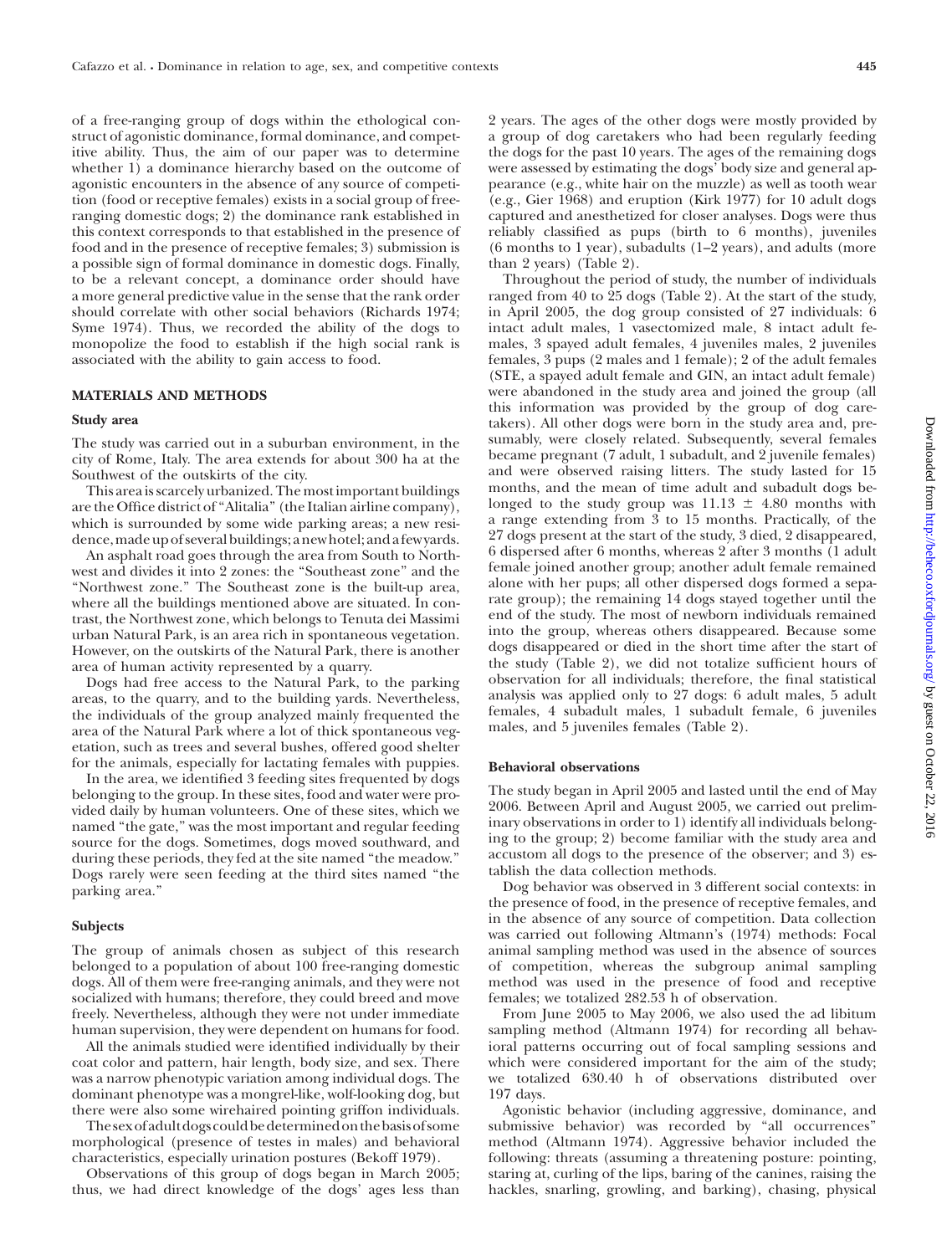Table 2 Variation in group composition during the period of the study

| Name                                                                   | Spring<br>2005           | Summer<br>2005 | Autumn<br>2005           | Winter<br>2006           | Spring<br>2006           |
|------------------------------------------------------------------------|--------------------------|----------------|--------------------------|--------------------------|--------------------------|
| Merlino (MER) <sup>a</sup>                                             | Pr,a                     | Pr,a           | Pr,a                     | Pr,a                     | Pr,a                     |
| Gastone (GAS) <sup>a</sup>                                             | Pr,a                     | Pr,a           | Pr,a                     | Pr,a                     | Pr,a                     |
| Pippo $(PIP)^a$                                                        | Pr,a                     | Pr,a           | Pr,a                     | Pr,a                     | Pr,a                     |
| Leon $(LEO)^a$                                                         | Pr,a                     | Pr,a           | Pr,a                     | $_{\rm Dd}$              |                          |
| Golia $(GOL)^{a}$ v                                                    | Pr,a                     | Pr,a           | Pr,a                     | Pr,a                     | Pr,a                     |
| Lancillotto (LAN) <sup>a</sup>                                         | Pr,a                     | Pr,a           | Pr,a                     | Pr,a                     | Pr,a                     |
| Balù (BAL)                                                             | Pr,a                     | Pr,a           | Dp                       | $\overline{\phantom{0}}$ | $\overline{\phantom{0}}$ |
| Mamy $(MAY)^a$                                                         | Pr,a                     | Pr,a           | Pr,a                     | Pr,a                     | Pr,a                     |
| Nanà (NAN) <sup>a</sup>                                                | Pr,a                     | Pr,a           | Pr,a                     | Ds                       | $\equiv$                 |
| Isotta (ISO) <sup>a</sup>                                              | Pr,a                     | Pr,a           | Pr,a                     | Pr,a                     | Pr,a                     |
| Stella $(STE)^a$ s                                                     | Pr,a                     | Pr,a           | Pr,a                     | Pr,a                     | Pr,a                     |
| Diana $(DIA)^a$                                                        | Pr,a                     | Pr,a           | Pr,a                     | Pr,a                     | $_{\rm Dd}$              |
| Ginevra (GIN)                                                          | Pr,a                     | Pr,a           | Dp                       |                          | $\equiv$                 |
| Baghera (BAG)                                                          | Pr,a                     | Dp             | —                        | $\overline{\phantom{a}}$ | ÷.                       |
| Ricciola (RIC)                                                         | Pr,a                     | Dp             | $\equiv$                 | $\overline{\phantom{0}}$ | $\overline{\phantom{0}}$ |
| Luna (LUN) s                                                           | Pr,a                     | Pr,a           | Dp                       |                          |                          |
| Nina (NIN) s                                                           | Pr,a                     | Pr,a           | Dp                       |                          |                          |
| Molly (MOL)                                                            | Pr,a                     | Pr,a           | Dp                       |                          |                          |
| Pongo (PON) <sup>a</sup>                                               | Pr, j                    | Pr.s           | Pr,s                     | Pr.s                     | Pr.s                     |
| Simba $(SIM)^a$                                                        | Pr.j                     | $Pr_{i,S}$     | Pr,s                     | Pr,s                     | Pr,s                     |
| Semola (SEM) <sup>a</sup>                                              | Pr.j                     | Pr,s           | Pr,s                     | Pr,s                     | Pr,s                     |
| Kimba (KIM) <sup>a</sup>                                               | Pr.j                     | Pr,s           | Pr,s                     | Pr,s                     | Pr,s                     |
| Agata (AGA)                                                            | Pr,j                     | Pr,s           | Ds                       |                          | $\overline{\phantom{0}}$ |
| Morgana $(MOR)^a$                                                      | Pr.j                     | Pr.s           | Pr,s                     | Pr,s                     | Pr,s                     |
| Moogly (MOO)                                                           | Pr,p                     | Pr, p          | Dp                       |                          |                          |
| Hansel (HAN) <sup>a</sup>                                              | Pr,p                     | Pr,p           | Pr,j                     | Pr,j                     | Pr,j                     |
| Gretel $(GRE)^a$                                                       | Pr,p                     | Pr,p           | Pr,j                     | Pr,j                     | Dd                       |
| Mammolo <sup>b</sup> (MAM) <sup>a</sup>                                | $\overline{\phantom{0}}$ | Nb             | Pr,p                     | Pr,j                     | Ds                       |
| Dotto <sup>b</sup> (DOT) <sup>a</sup>                                  |                          | Nb             | Pr,p                     | Pr,j                     | Pr,j                     |
| Gongolo $\rm^b$ (GON) <sup>a</sup>                                     |                          | Nb             | Pr, p                    | Pr,j                     | Pr,j                     |
| Brontolo <sup>b</sup> (BRO) <sup>a</sup>                               |                          | Nb             | Pr, p                    | Pr,j                     | Pr,j                     |
| $\text{Eolo}^{\mathbf{b}}$ (EOL) <sup>a</sup>                          |                          | Nb             | Pr,p                     | Pr,j                     | Pr.j                     |
| $Pisola^{b'} (PIS)^a$                                                  |                          | Nb             | Pr,p                     | Pr,j                     | Pr.j                     |
| Cucciola <sup>b</sup> (CUC) <sup>a</sup><br>$Emy^c$ (EMY) <sup>a</sup> |                          | Nb             | Pr, p                    | Pr,j                     | Pr,j                     |
| $\mathrm{Mag}^c$ (MAG) <sup>a</sup>                                    |                          | Nb<br>Nb       | Pr,p                     | Pr,p                     | Pr.j                     |
|                                                                        |                          | Nb             | Pr, p                    | Pr, p                    | Pr.j                     |
| $\text{Lisa}^c$ (LIS)<br>Gioia <sup>c</sup> (GIO)                      |                          | Nb             | Pr,p                     | Ds<br>Ds                 |                          |
| Beth <sup>c</sup> (BET)                                                |                          | Nb             | Pr,p                     | Ds                       |                          |
| Nuvole $^c$ (NUV)                                                      |                          | Nb             | Pr,p                     | Ds                       |                          |
| Bob <sup>c</sup> (BOB)                                                 | —                        | Nb             | Pr,p                     | Ds                       |                          |
|                                                                        | $\overline{\phantom{0}}$ | Nb             | Pr,p                     | Ds                       | $\overline{\phantom{0}}$ |
| $\text{John}^c(\text{JOH})$<br>Misha <sup>b</sup> (MIS)                | $\overline{\phantom{0}}$ |                | Pr,p                     | Nb                       |                          |
| Joshua <sup>b</sup> (JOS)                                              | $\overline{\phantom{0}}$ |                | $\overline{\phantom{0}}$ | Nb                       | Pr,p                     |
| $Sasha^b(SAS)$                                                         |                          |                |                          | Nb                       | Pr,p                     |
| Raja <sup>b</sup> (RAJ)                                                |                          |                |                          | Nb                       | Pr,p<br>Ds               |
| Total                                                                  | 27                       | 40             | 33                       | 29                       | 25                       |
|                                                                        |                          |                |                          |                          |                          |

Totals are referred to the number of dogs present at the end of each season. Individuals are listed in the age order from older to younger.  $Pr$  = present; Dd = died; Ds = disappeared; Dp = dispersed;

 $Nb = newborn; a = adult; s = subadult; j = juveniles; p = puns;$  $v = v$ asectomized; and  $s =$  spayed. Bold type: males and standard type: females.

<sup>a</sup> Dogs selected for the final statistical analysis.

<sup>b</sup> Mamy's pups.

<sup>c</sup> Isotta's pups.

fighting, and biting. Dominance behavior included upright and stiff body posture with the head and tail held high and the ears pricked, putting the muzzle or a paw on a conspecific's back, and wagging with the tail held high. Submissive behavioral patterns, which are usually displayed in response to a threat, included: avoiding eye contact, holding the head down, flattening ears, holding the tail down or tightly between the hindlegs and against the belly, cringing, laying down on

the back exposing the ventral side of the chest and sometimes the abdomen, avoiding, and retreating.

Submissive–affiliative behavior, called by Schenkel (1967) active submissions, includes both submissive and affiliative elements: The posture is slightly crouched, the ears are flattened, and the tail is down and wagging; the muzzle of the dog who receives a display of submissive–affiliative behavior is licked with fast movements. Only in the presence of food did we recorded a further 2 submissive behaviors, that is, ''interruption of feeding'' and ''withdrawing from food,'' both of them occurring after receiving an aggression or dominance display.

The individual measure of all behavior patterns was corrected for animal observation time because the latter varied between individuals.

# Observation of feeding sessions

From June to August 2005, we collected data in the presence of food using only the ad libitum sampling method. From September 2005 to the end of April 2006, data were collected also using the focal subgroup sampling method. During this period, we observed a total of 50 experimental feeding sessions, corresponding to 34.23 h of watching.

Usually, food (butcher or restaurant leftovers) was delivered to dogs between 0730 and 0930 h in the morning. Each feeding session started just after the food was placed on the ground and continued until all individuals left the feeding area; the food was rarely completely consumed.

In order to determine the individual number of acts per hour for all behaviors recorded, it was necessary to estimate the time that each dog spent in the presence of food. Therefore, during preliminary observations, the "feeding area" was defined by means of landmarks such as trees, rocks, and bushes and measured approximately to be  $450 \text{ m}^2$ .

The focal subgroup sampling method was applied to record dog behavior while feeding: We observed all individuals present within the feeding area. Because subgroup composition changed during a session, we recorded the sequence in which dogs arrived at the ''feeding area'' and left it. Because the food was delivered in several places inside the "feeding area," it was not possible to determine an overall feeding order. Nevertheless, an evaluation of priority of access to food was obtained recording 2 behavioral patterns: ''stealing food'' and ''displace over food.'' The former occurred when a dog approached by certain individuals left its food; the ''displace over food'' occurred always after the displaying of 2 submissive behaviorsin sequence: ''interruption of feeding'' and ''withdrawing from food.''

## Estrous females' observation sessions

From November 2005 to April 2006, we collected data on 6 females in estrus (3 adults, 1 subadult, and 2 juveniles) using both focal subgroup sampling (for a total of 72.95 h of recording) and ad libitum methods during 3 seasons (autumn, winter, and spring). We recorded the position of all males present within 15 m from the estrous female.

An estrous female was characterized by a swollen vulva and by vaginal bleeding. Observation began when one or more males tentatively approached the female to sniff and try to mount. Observations continued through the period in which the female accepted the mount attempts and stopped when the female refused to allow the male(s) in her company to mount and copulate for 2 or more successive days.

# Observational procedure in the absence of any source of competition From June to the mid-September 2005, we collected data in the absence of any source of competition using only the ad libitum sampling method. From mid-September 2005 to May 2006, data were collected also using the focal animal sampling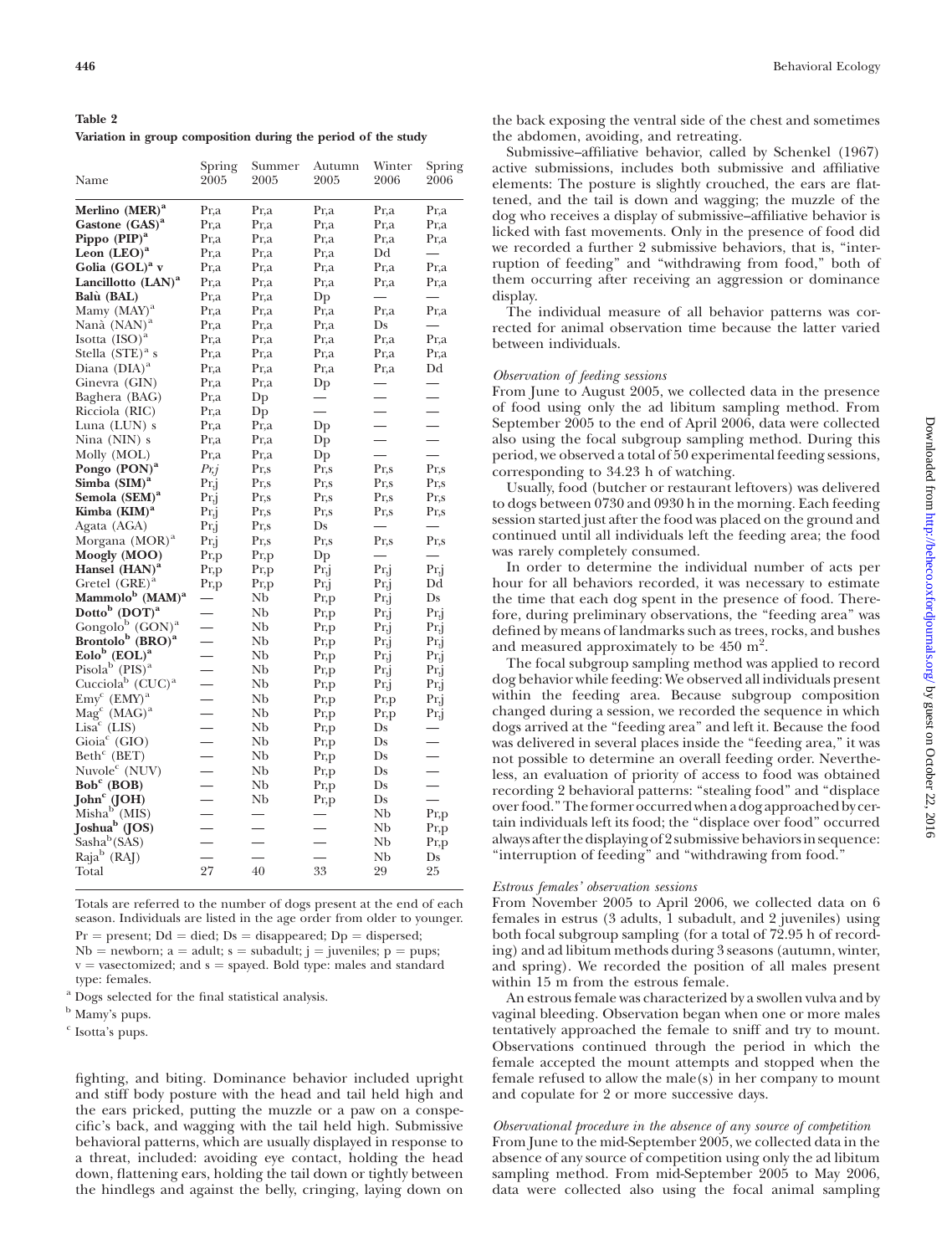method for a total of 175.35 h of observation (6.49  $\pm$  1.56 h per dog). Each individual's observations were equally distributed over that time period, as well as across daytime between 0600 and 1800 h.

## Dominance hierarchy and behavioral analysis

In order to determine the agonistic dominance hierarchy, the outcomes of aggressive, submissive, and dominance dyadic interactions were ranked in 3 different squared matrices with winners on 1 axis and losers on the other. This procedure was applied to each social context, resulting in a total of 9 matrices, 3 for each context. Obviously, in the presence of receptive females, we determined the dominance relationships only among males. In the same way, in order to analyze the formal dominance hierarchy, the submissive–affiliative interactions were ranked in a squared matrix.

For each matrix, "coverage" was examined in terms of the number and percentage of dyads in which events occurred; unknown relationships were dyads in which no act occurred; 1 way relationships were those in which only 1 dog in the dyad performed the action; 2-way relationships were those in which both dogs performed the action, irrespective of frequency of interaction; and tied relationships were those where both dogs performed the action the same number of times. The directional consistency index (DCI) of a matrix was calculated as the total number of times that a behavior was performed in the direction of higher frequency within each dyad  $(H)$  minus the total number of times the behavior occurred in the direction of the lower frequency within each dyad  $(L)$ , divided by the total number of times the behavior was performed by all individuals: DCI =  $(H - L)/(H + L)$ . This score varies from 0 (completely equal exchange) to 1 (complete unidirectional) (Van Hooff and Wensing 1987).

We tested the transitivity of dominance relationships among members of the social group, based on submissive behaviors using de Vries' (1995) improved version of Landau's index of linearity (Appleby 1983), which corrects for unknown and tied relationships  $(h')$ ; h' varies from 0 (absence of linearity) to 1 (complete linearity); a value of  $h' \geq 0.80$  was taken to indicate a strongly linear hierarchy. The statistical significance of  $h'$  was tested by means of a 2-step randomization test with 10 000 randomizations (de Vries 1995) using MatMan 1.1 (Noldus Information Technology, Wageningen, The Netherlands). Subsequently, we reorganized the dominance matrices using a procedure proposed by de Vries (1998) for finding a dominance order most consistent with a linear hierarchy. We applied this procedure to the behavior pattern that showed a highly significant level of linearity in each contest considered. This method minimizes the number and strength of inconsistent dominance relationship following de Vries's (1998) inconsistencies and sum of inconsistencies (I&SI) method, where inconsistent dyads are defined as a lower-ranking individual that dominates a higher ranking individual, and the strength of an inconsistent dyad is its element's distance from the matrix diagonal. The solution of the I&SI method is achieved by switching the relative positions of individuals in the dominance order until the numbers of I&SI below the matrix diagonal are minimized (de Vries 1998). This ranking procedure was applied using MatMan 1.1 (Noldus Information Technology).

Dominance rank order obtained in the absence of any source of competition was correlated to the dominance rank order established in the other 2 contexts (in the presence of food and in the presence of receptive females) in order to determine if different contexts could influence dog dominance rank.

Relationship between rank, sex, age, and behavioral data were analyzed by nonparametric tests (2 tailed) using STATIS- TICA 7.1 edition (StatSoft Italy s.r.l. 2005). Probability level for rejection of the null hypothesis was set at  $P < 0.05$ . Kruskal– Wallis test to analyze the influence of age class (adult, subadult, and juvenile) on some behavioral patterns; to adjust for multiple comparisons (7 comparisons) the significance level  $\alpha$ was adjusted using the Bonferroni method (dividing  $\alpha$  by the number of tests:  $0.05/7 = 0.007$ ; Sokal and Rohlf 1995). Media and range of behavioral patterns analyzed are listed in Table 3.

# **RESULTS**

## Agonistic behavior in the absence of any source of competition

The matrix based on aggressive interactions  $(N = 119)$  recorded between dogs showed a lack of linearity (improved linearity test (ILT):  $h' = 0.13$ ,  $P = 0.28$ ), probably because in almost 79% of the dyads, the behavior did not occur (Table 4). However, a significantly linear dominance hierarchy based on direction of submissive behaviors ( $N = 487$  interactions) and dominance behavior ( $N = 528$  interactions) was found (submissive behavior: ILT:  $h' = 0.41, P < 0.00001$ ; dominance behavior: ILT:  $h' = 0.40$ ,  $P < 0.00001$ ). Both submissive and dominance behavior showed a very high DCI (DCI  $= 0.96$  and  $DCI = 0.94$ , respectively).

## Agonistic behavior in the presence of food

Contrary to what we found in the absence of any source of competition, the matrix based on aggressive interactions  $(N = 329)$ recorded in the presence of food showed a significant level of linearity although it was very low (ILT:  $h' = 0.25$ ,  $P = 0.003$ ). This was probably due to low coverage (60% of unknown relationships). This matrix showed a low DCI due to the high percentage of bidirectional relationships (Table 4). Dominance interactions ( $N = 299$ ) also showed a significant but low level of linearity (ILT:  $h' = 0.23$ ,  $P = 0.008$ ), probably due to the high level of noncoverage (59.26%). But in this case, the DCI was high because we recorded a few 2-way relationships (Table 4).

Submission behavior ( $N = 531$  interactions) recorded between dogs in the presence of food occurred rarely bidirectionally (2-way relationships: 1.99%) resulting in the highest DCI (DCI  $= 0.97$ ). The matrix also showed quite a good coverage and a significantly but moderate linearity (ILT:  $h' = 0.41, P < 0.00001$ .

# Agonistic behavior in the presence of receptive females

Aggressive interactions ( $N=645$ ) recorded between males in the presence of receptive females showed a significant level of linearity (ILT:  $h' = 0.46$ ,  $P = 0.0023$ ) but a low DCI (Table 4). This was due to several dyads in which both dogs displayed aggressive behavior toward one another (2-way relationships: 10.00%).

Dominance interactions ( $N = 302$ ) showed both a significant and moderate level of linearity (ILT:  $h' = 0.41$ ,  $P =$ 0.006) and a high DCI (Table 4).

The matrix of submissive behaviors ( $N = 797$  interactions) showed the best coverage, the highest level of linearity (ILT:  $h' = 0.57, P < 0.00001$ , and a very high directional consistency index (Table 4).

## Agonistic dominance rank and its correlates

All agonistic behaviors fulfill the criteria of dominance markers although aggressive behavior showed a fairly low directional consistency.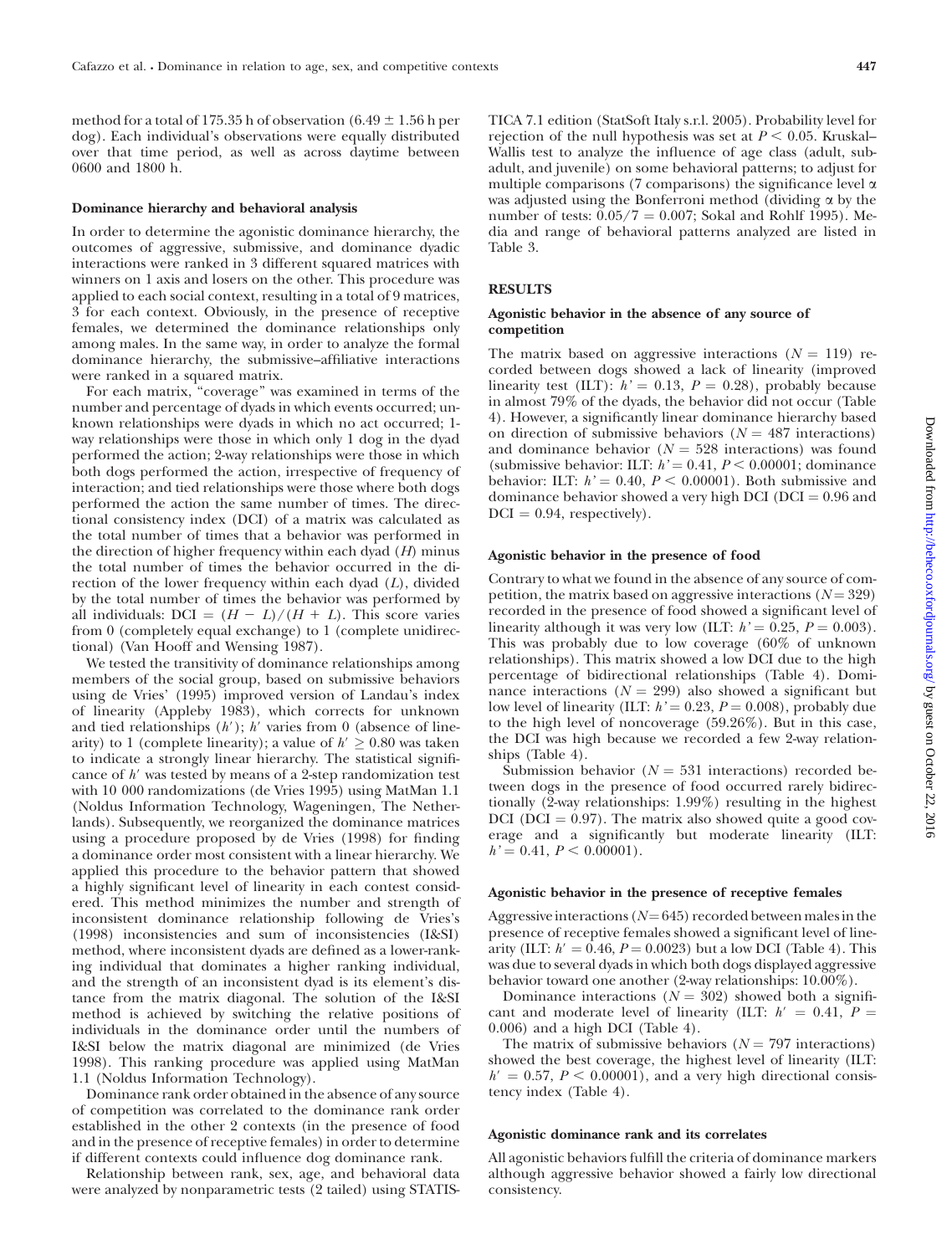## Table 3

## Media and range of hourly rates of behavioral patterns considered

| Behavioral pattern                                                         | $\boldsymbol{N}$ | Media    | Minimum  | Maximum  |
|----------------------------------------------------------------------------|------------------|----------|----------|----------|
| Aggressive behavior displayed in the absence of any sources of competition | 27               | $\times$ | $\times$ | $\times$ |
| Aggressive behavior displayed in the presence of food                      | 27               | 1.67     | 0.00     | 5.73     |
| Aggressive behavior displayed in the presence of receptive females         | 16               | 1.13     | 0.00     | 3.48     |
| Aggressive behavior received in the absence of any sources of competition  | 27               | $\times$ | $\times$ | $\times$ |
| Aggressive behavior received in the presence of food                       | 27               | 1.53     | 0.00     | 4.08     |
| Aggressive behavior received in the presence of receptive females          | 16               | 1.15     | 0.00     | 3.27     |
| Dominance behavior displayed in the absence of any sources of competition  | 27               | 1.62     | 0.00     | 6.36     |
| Dominance behavior displayed in the presence of food                       | 27               | 1.44     | 0.00     | 5.59     |
| Dominance behavior displayed in the presence of receptive females          | 16               | 0.34     | 0.00     | 1.63     |
| Dominance behavior received in the absence of any sources of competition   | 27               | 1.08     | 0.00     | 5.46     |
| Dominance behavior received in the presence of food                        | 27               | 1.32     | 0.00     | 4.75     |
| Dominance behavior received in the presence of receptive females           | 16               | 0.55     | 0.00     | 1.57     |
| Submissive behavior displayed in the absence of any sources of competition | 27               | 1.12     | 0.00     | 4.19     |
| Submissive behavior displayed in the presence of food                      | 27               | 0.15     | 0.00     | 0.70     |
| Submissive behavior displayed in the presence of receptive females         | 16               | 1.40     | 0.00     | 3.28     |
| Submissive behavior received in the absence of any sources of competition  | 27               | 1.53     | 0.00     | 6.78     |
| Submissive behavior received in the presence of food                       | 27               | 0.18     | 0.00     | 1.00     |
| Submissive behavior received in the presence of receptive females          | 16               | 1.09     | 0.00     | 3.87     |
| Submissive-affiliative behavior displayed                                  | 27               | 0.11     | 0.00     | 0.59     |
| Submissive-affiliative behavior received                                   | 27               | 0.23     | 0.00     | 1.20     |
| Stealing food displayed                                                    | 27               | 0.30     | 0.00     | 2.12     |
| Displace over food displayed                                               | 27               | 0.18     | 0.00     | 0.67     |
| Stealing food received                                                     | 27               | 0.29     | 0.00     | 1.70     |
| Displace over food received                                                | 27               | 0.19     | 0.00     | 0.78     |

3: Aggressive interactions in the absence of any sources of competition have been too scarce to be analyzed.

In each context, the submissive behavior emerged as the best dominance measure because it had the highest and significant linearity and the highest DCI (Table 4). Therefore, we applied the procedure proposed by de Vries (1998) in order to reorganize the submissive behavior's matrices for finding a dominance order most consistent with a linear hierarchy. Then, we compared the rank found in the absence of any source of competition with that obtained in the presence of food (feeding rank) and in the presence of receptive females (estrous rank). The rank based on submissive behavior found in the absence of any source of competition was highly correlated with the feeding rank ( $r_s = 0.94$ ,  $n = 27$ ,  $P < 0.00001$ ) and with the estrous rank found among males ( $r_s = 0.95$ ,  $n = 16$ ,  $P < 0.00001$ ). Considering submissive behavior, feeding rank was also correlated with estrous rank found among males  $(r_s = 0.93, n = 16, P < 0.00001)$ . Consequently, we could assert that the slight differences in the rank order were probably due to the quite high percentage of unknown relationships recorded in each context, and thus, the dominance relationships in the dog group did not vary according to different competitive contexts. Then, in order to minimize the number of unknown relationships and to obtain the most

# Table 4

# Linearity, unidirectionality, and coverage of the different agonistic behaviors

|                                              | $h'^{\,a}$ | DCI <sub>p</sub> | Unknown <sup>c</sup> | $1-Way^d$       | $2-Waye$      | Tied <sup>t</sup> |
|----------------------------------------------|------------|------------------|----------------------|-----------------|---------------|-------------------|
| In the absence of any sources of competition |            |                  |                      |                 |               |                   |
| Aggressive behavior                          | 0.13       | 0.77             | 277 (78.92%)         | $62(17.66\%)$   | $12(3.42\%)$  | $4(1.14\%)$       |
| Submissive behavior                          | 0.41       | 0.96             | 162(46.15%)          | 181 (51.57%)    | $8(2.28\%)$   | $4(1.14\%)$       |
| Dominance behavior                           | 0.40       | 0.94             | 165 $(47.01\%)$      | 173 (49.29%)    | 13 $(3.70\%)$ | $4(1.14\%)$       |
| In the presence of food                      |            |                  |                      |                 |               |                   |
| Aggressive behavior                          | 0.25       | 0.76             | $212(60.40\%)$       | 114 (32.48%)    | $25(7.12\%)$  | 11 $(3.13\%)$     |
| Submissive behavior                          | 0.41       | 0.98             | 142 (40.46%)         | 202 (57.55%)    | $7(1.99\%)$   | $4(1.14\%)$       |
| Dominance behavior                           | 0.23       | 0.91             | $208(59.26\%)$       | 133 (37.89%)    | $10(2.85\%)$  | 2(0.57%)          |
| In the presence of receptive females         |            |                  |                      |                 |               |                   |
| Aggressive behavior                          | 0.46       | 0.84             | 48 $(40.00\%)$       | $60(50.00\%)$   | $12(10.00\%)$ | $1(0.83\%)$       |
| Submissive behavior                          | 0.57       | 0.97             | 39 (32.50%)          | 77(64.17%)      | $4(3.33\%)$   | $0(0.00\%)$       |
| Dominance behavior                           | 0.41       | 0.90             | 69 (57.50%)          | 48 $(40.00\%)$  | $3(2.50\%)$   | $1(0.83\%)$       |
| All submissive behavioral patterns           | 0.63       | 0.96             | $80(22.79\%)$        | 253 (72.08%)    | $18(5.13\%)$  | $3(0.85\%)$       |
| Submissive-affiliative behavior              | 0.33       |                  | 237 (67.52%)         | 114 $(32.48\%)$ | $0(0.00\%)$   | $0(0.00\%)$       |

<sup>a</sup> Improved linear hierarchy index (de Vries 1995).

<sup>b</sup> DCI (Van Hooff and Wensing 1987).

<sup>c</sup> Number and percentage of unknown relationships.

<sup>d</sup> Number and percentage of 1-way relationships.

<sup>e</sup> Number and percentage of 2-way relationships.

<sup>f</sup> Number and percentage of tied relationships.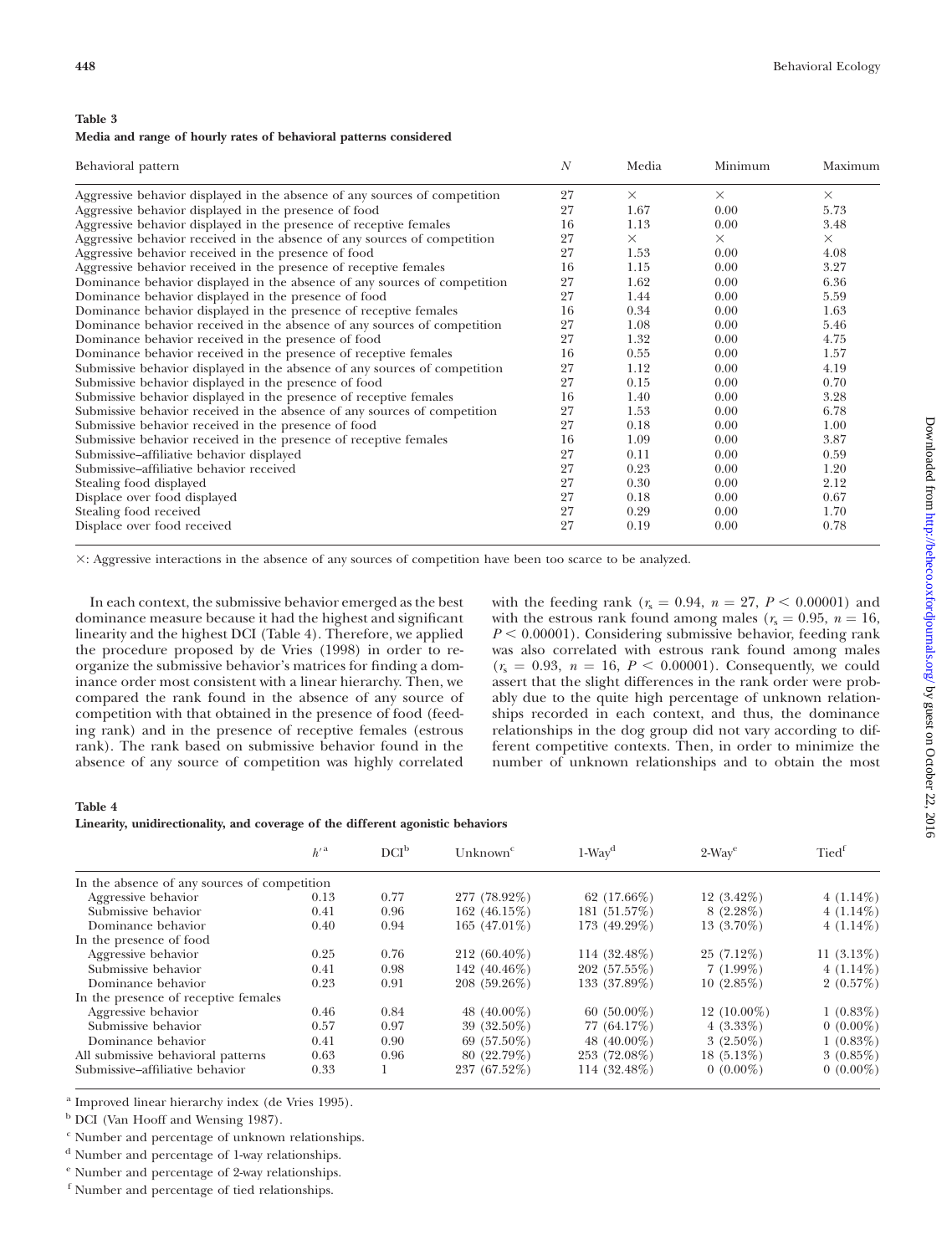reliable dominance hierarchy, the outcomes of all submissive dyadic interactions ( $N = 1815$ ) were ranked in a squared matrix (Table 5). When analyzing the direction of all submission events, we detected both a significant and quite high level of linearity among dogs (ILT:  $h' = 0.63, P < 0.00001$ ) and a very high DCI ( $DCI = 0.96$ ). The matrix of all submissions showed good coverage, a low percentage of unknown relationships, and relatively few 2-way and tied relationships (Table 4).

We found a significantly high correlation between the rank order based on all submission interactions (the agonistic rank) and the rank orders based on all other agonistic behaviors recorded in each context (Table 6).

The hierarchy derived from all submissive behaviors showed that the top positions in the group were occupied by 6 adult males (Table 5).

The agonistic rank order based on all submissive interactions was positively correlated to age with adult dogs dominating subadult individuals and subadult dogs dominating juveniles individuals ( $r_s = 0.90$ ,  $n = 27$ ,  $P < 0.00001$ ). Among adult and subadult individuals, males dominated over females; among juveniles dogs, 1 male dominated all other individuals; 1 of the 5 females dominated 3 males; another female dominated 2 males, and the other 3 females were at the bottom of the hierarchy. So, there was partial but not complete male dominance among juveniles dogs. Males and females did not differ in agonistic behavior (Mann–Whitney U test; dominance behavior  $U = 54$ ,  $n1 = 16$ ,  $n2 = 11$ ,  $P = 0.09$ ; submissive behavior:  $U = 80$ ,  $n1 = 16$ ,  $n2 = 11$ ,  $P = 0.71$ ). The agonistic rank was positively correlated with aggressive behavior displayed by dogs in each context (presence of food:  $r_s = 0.55$ ,  $n = 27$ ,  $P \leq$ 0.003; presence of females:  $r_s = 0.80, n = 16, P < 0.0002$ ; absence of sources of competition: aggressive interactions in this context have been too scarce for analyzing), as well as with dominance behavior (presence of food:  $r_s = 0.72$ ,  $n = 27$ ,  $P <$ 0.00002; presence of females:  $r_s = 0.80$ ,  $n = 16$ ,  $P < 0.0002$ ; absence of sources of competition:  $r_s = 0.77$ ,  $n = 27$ ,  $P <$ 0.000003). In other words, the higher the dogs were in the group ranking, the more aggressive and dominant they were toward other dogs. Nevertheless, it is worth noting that the alpha male was not the most aggressive dog, except in the presence of receptive females.

The correlation between rank and hourly rate of aggressive (presence of food:  $r_s = -0.65$ ,  $n = 27$ ,  $P < 0.002$ ; presence of females:  $r_s = -0.20$ ,  $n = 16$ , n.s.) and dominance (presence of food:  $r_s = -0.21$ ,  $n = 27$ , n.s.; presence of females:  $r_s = -0.32$ ,  $n = 16$ , n.s.; and absence of sources of competition:  $r_s = -0.70$ ,  $n = 27, P < 0.00004$ ) behaviors received by each dog were, in some cases, quite low and some of them failed to reach a statistically significant level. In the presence of food, most aggressive and dominance behaviors were directed from adult individuals toward subadult middle-ranking dogs, rather than toward juvenile low-ranking dogs (Kruskal–Wallis test: Aggressive behavior received,  $H_2 = 17.97$ ,  $n = 27$ ,  $P = 0.0001$ ; dominance behavior received,  $H_2 = 12.05$ ,  $n = 27$ ,  $P = 0.003$ ). In the presence of receptive females, we did not find a relation between age and agonistic behaviors received by each dog.

In the absence of any source of competition, dominance behaviors were displayed more frequently than aggressive behaviors (Wilcoxon Signed-Ranks Test:  $t = 6.00$ ,  $z = 3.81$ ,  $n = 27$ ,  $P = 0.0001$ ). On the contrary, in the presence of receptive females, aggressive postures emerged significantly more frequently than dominance postures (Wilcoxon

# Table 5 Dominance relationships based on all submissive behavioral patterns recorded among dogs

Receiver

| Signaler Mer Gas Pip Leo Gol Lan May Nan Iso Dia Sim Pon Sem Kim Mor Ste Han Cuc Mam Dot Gon Gre Bro Eol Mag Emy Pis |  |  |  |  |  |  |  |  |  |  |  |  |  |  |
|----------------------------------------------------------------------------------------------------------------------|--|--|--|--|--|--|--|--|--|--|--|--|--|--|
|                                                                                                                      |  |  |  |  |  |  |  |  |  |  |  |  |  |  |

| Mer          |                  |                  |                  |                |                  |                           |                           |                |                  |                |                |                |                           |                         |   |                |                |                  |   |                |                |                |  |
|--------------|------------------|------------------|------------------|----------------|------------------|---------------------------|---------------------------|----------------|------------------|----------------|----------------|----------------|---------------------------|-------------------------|---|----------------|----------------|------------------|---|----------------|----------------|----------------|--|
| Gas          | 94               |                  |                  |                |                  |                           |                           |                |                  |                |                |                |                           |                         |   |                |                |                  |   |                |                |                |  |
| Pip          | 35               | 49               |                  |                |                  |                           |                           |                |                  |                |                |                |                           |                         |   |                |                |                  |   |                |                |                |  |
| Leo          | 13               |                  | 3                |                |                  |                           |                           |                |                  |                |                |                |                           |                         |   |                |                |                  |   |                |                |                |  |
| Gol          | 24               | 13               | 10               | 6              |                  |                           | $\mathbf{1}$              |                | $\overline{2}$   | $\mathfrak{Z}$ |                | 1              |                           |                         |   |                |                |                  |   |                |                |                |  |
| Lan          | 7                | 10               | 14               |                | 5                |                           |                           |                |                  |                |                |                |                           |                         |   |                |                |                  |   |                |                |                |  |
| May          | $\boldsymbol{3}$ | $\overline{2}$   | $\mathfrak{Z}$   | 1              | $\mathbf 1$      | 3                         |                           | $\mathbf{1}$   |                  |                |                |                |                           |                         |   |                |                |                  |   |                |                |                |  |
| Nan          | 7                |                  | 1                |                |                  |                           | 3                         |                |                  |                |                |                |                           |                         |   |                |                |                  |   |                |                |                |  |
| Iso          | 1                | $\overline{2}$   |                  |                | 3                | $\overline{4}$            |                           | $\overline{2}$ |                  |                |                |                |                           |                         |   |                |                |                  |   |                |                |                |  |
| Dia          | 1                |                  |                  |                |                  |                           |                           |                |                  |                |                | $\overline{2}$ | 1                         |                         |   |                |                |                  |   |                |                |                |  |
| Sim          | 59               | 34               | 25               | 14             | 19               | 16                        | 8                         | 6              | $\overline{2}$   |                | 12             |                |                           |                         | 1 |                |                |                  |   |                |                |                |  |
| Pon          | 13               | 27               | 26               | $\overline{2}$ | 13               | 9                         | $\,6\,$                   | 1              | 3<br>-1          | 13             |                | 1              | $\boldsymbol{3}$          | $\overline{2}$          |   |                |                |                  |   |                |                |                |  |
| Sem          | 20               | 23               | 34               |                | 24               | 18                        | 8                         | 1              | 18               | 98             | 8              |                | $\overline{5}$            |                         |   |                |                |                  | 3 |                |                |                |  |
| Kim          | 1                | $\overline{5}$   | 10               | 3              | 3                | 10                        | 16                        | 3              | $\,2$            | 3              | $\overline{4}$ | $5\,$          |                           |                         |   |                |                |                  |   |                |                |                |  |
| Mor          | 11               | $\overline{4}$   | $\overline{5}$   |                | 1                | 7                         | 7                         | 3              | $\overline{7}$   |                | 1              | 3              | 1                         |                         |   |                |                |                  |   |                |                |                |  |
| Ste          | 7                |                  | $\overline{2}$   |                | $\overline{2}$   | 3                         | 10                        |                | 8                |                | 1              |                | $\boldsymbol{3}$          |                         |   |                |                |                  |   |                |                |                |  |
| Han          | $\overline{9}$   | 6                | $10\,$           | 8              | $\overline{4}$   | 5                         | $\,6\,$                   | 7              | 1                | 7              | $\,6\,$        |                | $\boldsymbol{\mathrm{3}}$ | 3                       | 1 |                |                |                  | 1 | $\mathbf{1}$   |                | 1              |  |
| Cuc          | $\boldsymbol{3}$ | $\boldsymbol{3}$ | $\sqrt{2}$       |                | $\boldsymbol{3}$ | 6                         | 10                        |                | 4                | 4              |                | 7              | $\,6\,$                   | 8                       | 1 | $\overline{4}$ |                |                  |   |                |                |                |  |
| Mam          | $\boldsymbol{3}$ | 4                | $\boldsymbol{3}$ | 3              | 6                | 8                         | $5\,$                     | 1              | 6                | $\mathbf 1$    | $\overline{2}$ | $\,8\,$        | $\boldsymbol{\mathrm{3}}$ | $\overline{4}$          | 1 |                | 8              |                  |   | $\overline{2}$ |                | $\overline{2}$ |  |
| Dot          | $10\,$           | 7                | $\sqrt{2}$       |                | 12               | 14                        | 6                         |                | 5                | 3              | $\mathbf{1}$   | 13             | $\overline{2}$            | $\overline{2}$          |   |                | 9              | 3                |   |                |                |                |  |
| Gon          | 8                | 1                | 8                | 1              | $\overline{5}$   | 18                        | $\overline{7}$            |                | $\overline{4}$   | 7              | 3              | 10             | $\overline{4}$            | 8                       |   | 1              | 6              | 1                | 4 |                |                |                |  |
| Gre          | $\overline{4}$   |                  |                  |                | $\overline{2}$   | $\sqrt{2}$                | $\boldsymbol{\mathrm{3}}$ | 7              |                  | $\overline{2}$ | $\overline{4}$ |                |                           |                         |   | 1              |                | 1                |   |                |                |                |  |
| Bro          | 9                |                  | 4                |                | $\,$ 8 $\,$      | $\boldsymbol{\mathrm{3}}$ | $\,6\,$                   | 1              | 5                | $\mathfrak{B}$ | 1              | 3              | 1                         | 4                       | 1 |                | 4              | $\boldsymbol{3}$ | 7 | 9              |                |                |  |
| Eol          | 13               | $\overline{2}$   | $\,6\,$          | 1              | 7                | 10                        | 7                         | 1              | 10               | 4              | $\mathbf{1}$   | 3              | $\overline{4}$            | 3                       |   | 3              | $\overline{4}$ | $\overline{4}$   | 5 | 5              | 5              |                |  |
| $_{\rm Mag}$ |                  |                  |                  |                | 7                | 6                         | $\overline{2}$            |                | 7                | $\overline{2}$ |                | 6              |                           | 3                       |   |                |                | 1                |   | $\overline{2}$ | $\overline{2}$ | 7              |  |
| Emy          |                  | $\overline{2}$   |                  |                | $\boldsymbol{3}$ | 3                         | $\overline{\mathbf{2}}$   |                | $\boldsymbol{4}$ | 1              | 1              | 11             | 1                         | $\overline{\mathbf{2}}$ | 1 |                | 2              |                  | 4 |                |                | 11             |  |
| Pis          | $\overline{2}$   |                  | $\overline{2}$   |                | 3                | 3                         | $\overline{7}$            | 3              | 6                |                | 1              | 5              | $\overline{2}$            | $\overline{5}$          |   | 1              | $\overline{2}$ | $\overline{4}$   |   |                | $\overline{2}$ | 5              |  |
|              |                  |                  |                  |                |                  |                           |                           |                |                  |                |                |                |                           |                         |   |                |                |                  |   |                |                |                |  |

Bold type: males; standard type; females.The signalers are listed in rows, whereas the recipients in columns. The signalers are the performers of the submissions. For example Gas, the signaler in the second row, has performed 94 submissions toward Mer, the recipient in the first column, whereas Pip, the signaler in the third line, has performed 49 submissions toward Gas, the recipient in the second column.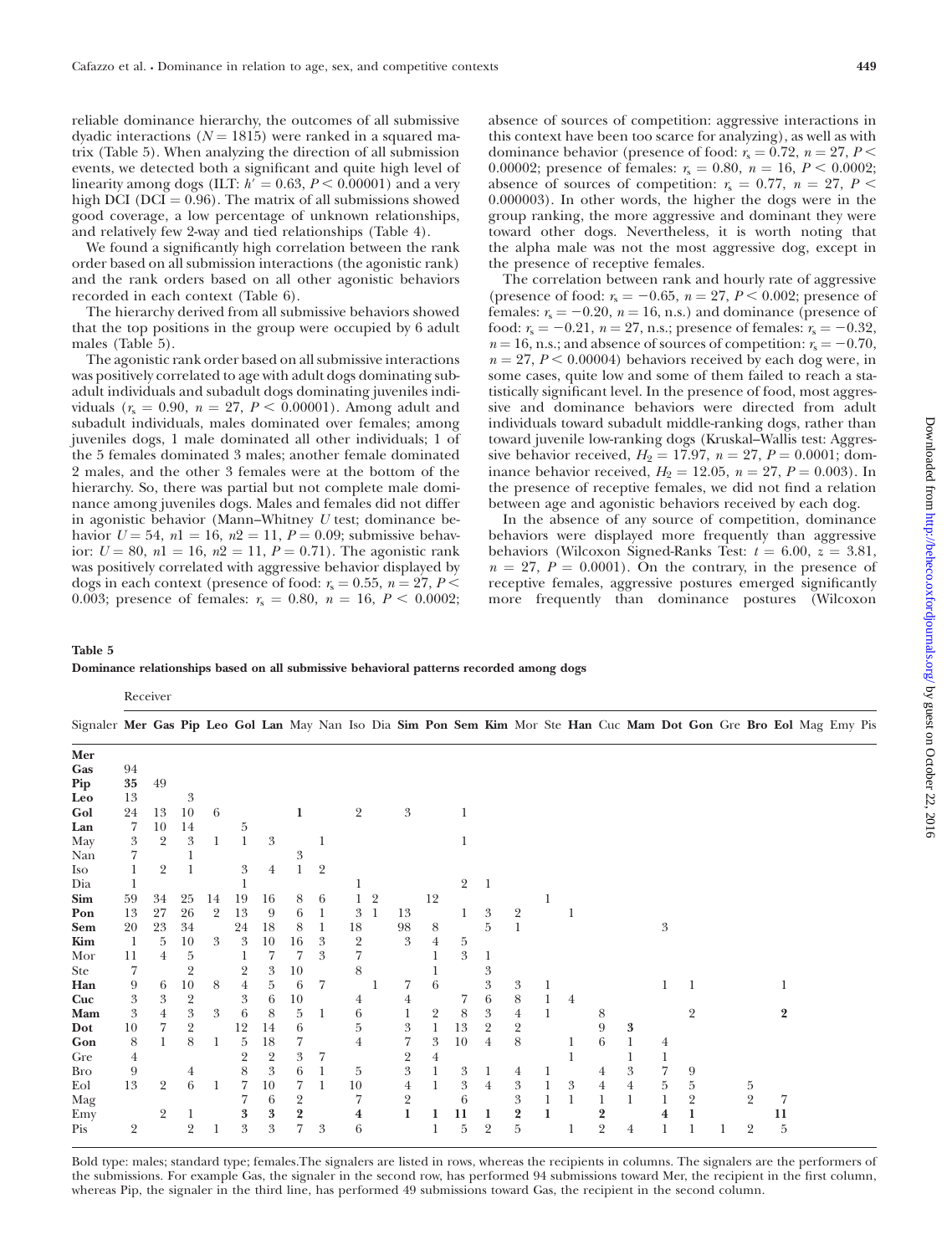Table 6

Spearman rank correlation between agonistic rank based on all submissive interactions and rank orders based on other agonistic behavior (aggressive and dominance behaviors) recorded in each competitive context

|                                                                                                    | Agonistic rank $r_s$ |
|----------------------------------------------------------------------------------------------------|----------------------|
| Rank based on aggressive behavior recorded in the absence of any sources of competition $(n = 27)$ |                      |
| Rank based on dominance behavior recorded in the absence of any sources of competition $(n = 27)$  | $0.96*$              |
| Rank based on aggressive behavior recorded in the presence of food ( $n = 27$ )                    | $0.84*$              |
| Rank based on dominance behavior recorded in the presence of food $(n = 27)$                       | $0.92*$              |
| Rank based on aggressive behavior recorded in the presence of receptive females ( $n = 16$ )       | $0.97*$              |
| Rank based on dominance behavior recorded in the presence of receptive females ( $n = 16$ )        | $0.87*$              |

 $* \leq 0.00001$ .

<sup>a</sup> Aggressive interactions in the absence of any sources of competition have been too scarce for applying spearman rank correlation.

Signed-Ranks Test:  $t = 0.00$ ,  $z = 2.93$ ,  $n = 16$ ,  $P = 0.003$ ). In the presence of food, the difference between the 2 behavioral patterns failed to reach a statistically significant level (Wilcoxon Signed-Ranks Test:  $t = 106.00$ ,  $z = 0.97$ ,  $n = 27$ ,  $P = 0.33$ ) although the level of aggressiveness was slightly higher.

# Differences in agonistic behaviors among the 3 competitive contexts

Hourly rate of agonistic behaviors varied across social contexts. In particular, in the presence of food dogs displayed and received more aggressive and submissive behaviors than in the absence of sources of competition; on the contrary, dominance behaviors did not differ between the 2 contexts (Table 7).

Aggressive and submissive interactions among males were more frequent in the presence of receptive females than in the absence of sources of competition and even more frequent in the presence of food (Table 7). Dominance behavior was more frequently displayed and received by males during struggles for food or in the absence of sources of competition, whereas they were rarely displayed in the presence of receptive females (Table 7).

# Submissive–affiliative behavior as measures of formal dominance

Submissive–affiliative behaviors ( $N = 374$  interactions; Table 8) showed a significant but very low linearity index (ILT:  $h' =$ 0.33,  $P \le 0.00001$ ). This was due to low coverage (Table 4): Actually this behavioral pattern was less frequently displayed than submissive behavior (Wilcoxon Signed-Ranks

Test:  $t = 0.00$ ,  $z = 4.54$ ,  $n = 27$ ,  $P = 0.000006$ ). Nevertheless, there were no bidirectional relationships, and this determined a complete unidirectionality ( $DCI = 1$ ). Often, this behavior took place as an animal returned to the core area or, generally, when a dog joined the group again after a separation. Submissive–affiliative behavior was usually observed in the absence of sources of competition (60.96%), but it was also observed in the presence of food (30.48%) and in the presence of receptive females (8.56%). Because submissive– affiliative interactions did not occur between a lot of dyads, it was not possible to use this behavior to order dogs in a dominance rank most consistent with a linear hierarchy. Nevertheless, submissive–affiliative behavior was negatively correlated to agonistic rank ( $r_s = -0.85$ ,  $n = 27$ ,  $P < 0.00001$ ). In other words, the higher the dogs were in rank, the fewer submissive– affiliative behaviors they displayed toward other dogs.

Submissive–affiliative behavior was positively correlated with submissive behaviors displayed in the absence of sources of competition ( $r_s = 0.67$ ,  $n = 27$ ,  $P = 0.0001$ ), in the presence of food ( $r_s = 0.46$ ,  $n = 27$ ,  $P = 0.017$ ), and in presence of receptive females ( $r_s = 0.61$ ,  $n = 16$ ,  $P = 0.012$ ).

Age affected the display of submissive–affiliative behavior. In fact, juvenile dogs displayed this behavior more frequently than subadult and adult individuals (Kruskal–Wallis test:  $H_2 = 21.58$ ,  $n = 27$ ,  $P = 0.0001$ ; besides, they usually showed submissive–affiliative behavior toward adult dogs (Kruskal– Wallis test:  $H_2 = 14.97$ ,  $n = 27$ ,  $P = 0.0006$ .

Considering all ages, males and female did not differ significantly in the hourly rate of submissive–affiliative behavior displayed and received (Mann–Whitney  $U$  Test; displayed = 64,  $n1 = 16$ ,  $n2 = 11$ ,  $P = 0.25$ ; received:  $U = 82$ ,  $n1 = 16$ ,  $n2 = 11$ ,

## Table 7

Comparison of the hourly rates of agonistic behaviors among the 3 competitive contexts

|                                          | Aggressive behavior |                  | Dominance behavior |               | Submissive behavior |                 | Submissive-affiliative<br>behavior |                  |  |  |
|------------------------------------------|---------------------|------------------|--------------------|---------------|---------------------|-----------------|------------------------------------|------------------|--|--|
| Wilcoxon signed-ranks<br>test $(n = 27)$ | Displayed           | Received         | Displayed          | Received      | Displayed           | Received        | Displayed                          | Received         |  |  |
|                                          |                     | 3                | 130                | 116           | 17                  | 12              | 43                                 | 41               |  |  |
| z                                        | 4.20                | 4.29             | 0.87               | 1.51          | 4.03                | 3.83            | 1.29                               | 1.94             |  |  |
| P                                        | 0.00003             | 0.00002          | 0.381              | 0.131         | 0.00006             | 0.00012         | 0.20                               | 0.053            |  |  |
| Friedman test                            |                     |                  |                    |               |                     |                 |                                    |                  |  |  |
| $(n = 16; df = 2)$                       | 17.10<br>0.0002     | 20.13<br>0.00004 | 20.75<br>0.00003   | 8.35<br>0.015 | 17.84<br>0.0001     | 20.67<br>0.0003 | 7.94<br>0.019                      | 17.75<br>0.00014 |  |  |
|                                          |                     |                  |                    |               |                     |                 |                                    |                  |  |  |

We used the Wilcoxon signed-ranks test to compare the hourly rates of agonistic behavior of all dogs ( $n = 27$ ) among 2 competitive contexts: in the absence of any sources of competition and in the presence of food. We used the Friedman test to compare the hourly rates of agonistic behavior of male dogs  $(n = 16)$  among 3 competitive contexts: in the absence of any sources of competition, in the presence of food, and in the presence of receptive females.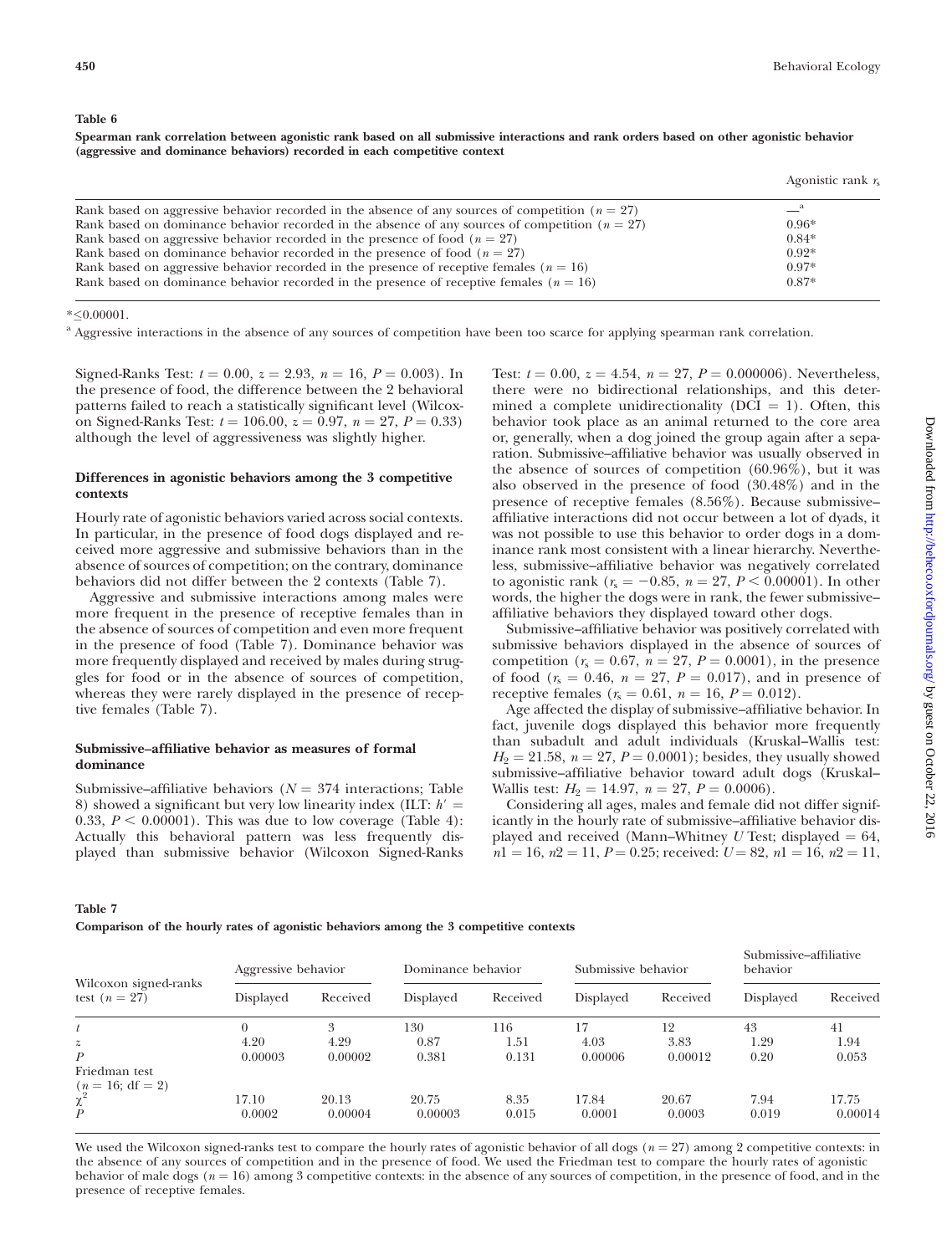### Dominance relationships based on submissive–affiliative behavior recorded among dogs

Receiver

Signaler Mer Gas Pip Leo Gol Lan May Nan Iso Dia Sim Pon Sem Kim Mor Ste Han Cuc Mam Dot Gon Gre Bro Eol Mag Emy Pis

| Mer                           |                                               |                  |              |                                              |                  |                  |                  |       |                  |                                              |              |                         |              |                                            |              |            |            |  |
|-------------------------------|-----------------------------------------------|------------------|--------------|----------------------------------------------|------------------|------------------|------------------|-------|------------------|----------------------------------------------|--------------|-------------------------|--------------|--------------------------------------------|--------------|------------|------------|--|
| Gas                           | $\frac{1}{2}$                                 |                  |              |                                              |                  |                  |                  |       |                  |                                              |              |                         |              |                                            |              |            |            |  |
| $_{\rm{Pip}}$                 |                                               |                  |              |                                              |                  |                  |                  |       |                  |                                              |              |                         |              |                                            |              |            |            |  |
| Leo                           |                                               |                  |              |                                              |                  |                  |                  |       |                  |                                              |              |                         |              |                                            |              |            |            |  |
| Gol                           |                                               |                  |              |                                              |                  |                  |                  |       |                  |                                              |              |                         |              |                                            |              |            |            |  |
| Lan                           |                                               |                  |              |                                              |                  |                  |                  |       |                  |                                              |              |                         |              |                                            |              |            |            |  |
| May                           | $\overline{\mathbf{2}}$                       |                  | $\sqrt{2}$   |                                              |                  |                  |                  |       |                  |                                              |              |                         |              |                                            |              |            |            |  |
| Nan                           | $\mathbf 1$                                   |                  |              |                                              |                  |                  |                  |       |                  |                                              |              |                         |              |                                            |              |            |            |  |
| Iso                           | $\bf I$                                       |                  |              |                                              |                  | I                |                  |       |                  |                                              |              |                         |              |                                            |              |            |            |  |
| Dia                           |                                               |                  |              |                                              |                  |                  |                  |       |                  |                                              |              |                         |              |                                            |              |            |            |  |
| $\operatorname{\mathbf{Sim}}$ |                                               |                  |              | $\begin{smallmatrix} 2\\2 \end{smallmatrix}$ |                  | $\sqrt{2}$       |                  |       | $\,1$            |                                              |              |                         |              |                                            |              |            |            |  |
| Pon                           | $\mathbf{1}$                                  | $\,3$            |              |                                              |                  |                  | 1                |       |                  |                                              |              |                         |              |                                            |              |            |            |  |
| Sem                           |                                               |                  |              |                                              | $\sqrt{2}$       |                  | $\mathbf 1$      | $\,2$ | $\bf 5$          |                                              |              |                         |              |                                            |              |            |            |  |
| $\operatorname{Kim}$          |                                               |                  |              |                                              |                  |                  |                  |       |                  |                                              |              |                         |              |                                            |              |            |            |  |
| Mor                           | $\overline{4}$                                | 1                | $\sqrt{2}$   |                                              |                  |                  |                  |       |                  |                                              |              |                         |              |                                            |              |            |            |  |
| <b>Ste</b>                    | $\overline{4}$                                |                  |              |                                              |                  |                  |                  |       |                  |                                              |              |                         |              |                                            |              |            |            |  |
| Han                           | $\overline{4}$                                | 1                |              | $\,3$                                        |                  |                  | 1                |       |                  | $\begin{smallmatrix} 2\\1 \end{smallmatrix}$ |              |                         |              |                                            | 1            | $\sqrt{2}$ | $\sqrt{2}$ |  |
| Cuc                           | $\overline{2}$                                | $\mathbf{1}$     | $\mathbf{1}$ |                                              | $\sqrt{2}$       | $\sqrt{2}$       | $\,6\,$          |       | $\bf 5$          |                                              |              | $\,8\,$                 | $\sqrt{3}$   | $\sqrt{3}$                                 | $\,1\,$      |            |            |  |
| $\mathbf{Mam}$                | $\mathbf{1}$                                  | $\mathbf{1}$     |              |                                              |                  | 1                | $\,6\,$          |       | $\frac{2}{7}$    |                                              |              | $\overline{\mathbf{3}}$ |              |                                            |              |            |            |  |
| Dot                           | $\overline{2}$                                | $\overline{2}$   |              |                                              | $\bf 5$          | 17               | $\overline{4}$   |       |                  | $\mathbf{1}$                                 |              | $\frac{9}{3}$           |              | $\begin{array}{c} 2 \\ 2 \\ 5 \end{array}$ |              |            |            |  |
| Gon                           | $\frac{4}{7}$                                 |                  |              |                                              |                  | $\boldsymbol{9}$ | $\boldsymbol{3}$ |       | $\boldsymbol{3}$ | 6                                            |              |                         |              |                                            |              |            |            |  |
| Gre                           |                                               |                  |              |                                              |                  | $\sqrt{2}$       | $\,1$            | $5\,$ |                  |                                              | $\mathbf{1}$ |                         |              |                                            |              |            |            |  |
| <b>Bro</b>                    | $\frac{3}{3}$                                 |                  |              |                                              | 1                | $\,1$            | $\boldsymbol{3}$ |       | $\boldsymbol{3}$ | $\mathbf{1}$                                 |              | $\overline{4}$          |              | $\frac{3}{3}$                              |              |            |            |  |
| Eol                           |                                               | $\boldsymbol{3}$ |              | $\,2$                                        | $\bf 5$          | $\boldsymbol{9}$ | $\overline{4}$   |       | $\boldsymbol{9}$ |                                              |              | $\overline{5}$          |              |                                            |              |            |            |  |
| Mag                           | $\begin{smallmatrix} 2\\ 3 \end{smallmatrix}$ |                  |              |                                              | $\overline{4}$   | $\overline{4}$   | $\boldsymbol{3}$ |       | $\overline{5}$   | $\overline{2}$                               |              | $\overline{4}$          |              | $\mathbf{1}$                               | $\mathbf{1}$ |            |            |  |
| Emy                           |                                               | $\mathbf{1}$     |              |                                              |                  | 8                | $\,6\,$          |       | $11\,$           | $\,2$                                        |              | 22                      | $\mathbf{1}$ | $\mathbf 1$                                |              |            |            |  |
| Pis                           | $\overline{4}$                                |                  |              | $\,2$                                        | $\boldsymbol{3}$ | $\sqrt{2}$       | $\overline{4}$   |       | $\sqrt{2}$       |                                              | 1            | $\sqrt{3}$              |              | $\sqrt{2}$                                 |              |            |            |  |
|                               |                                               |                  |              |                                              |                  |                  |                  |       |                  |                                              |              |                         |              |                                            |              |            |            |  |

Bold type: males; standard type: females.

The signalers are listed in rows whereas the recipients in columns. The signalers are the performers of the submissions. For example May, the signaler in the seventh line, has performed 2 submissions toward Mer, the recipient in the first column, whereas Pon, the signaler in the 12th line, has performed 3 submissions toward Gas, the recipient in the second column.

 $P = 0.79$ ). Nevertheless, when considering only adult and subadult dogs, we found that females receive submissive–affiliative behavior more frequently than males (Mann–Whitney U Test:  $U = 10$ ,  $n1 = 10$ ,  $n2 = 6$ ,  $P = 0.03$ ).

## Food competition

We observed 56 events of stealing food and 50 events of displace over food among dogs during feeding sessions. For both of these behaviors, a complete unidirectionality was found  $(DCI = 1)$ . Agonistic rank affected the display of these behaviors. High-ranking dogs showed the stealing food more frequently than low-ranking individuals ( $r_s = 0.79$ ,  $n = 27$ ,  $\bar{P} = 0.000001$ . Although the correlation between rank and displace over food is not high ( $r_s = 0.38$ ,  $n = 27$ ,  $P =$ 0.05), the complete unidirectionality of this behavior underlines its relations with dominance; in fact, the displace over food was always displayed by high-ranking dogs toward lowranking individuals, and probably the correlation coefficient was low because this behavior was observed only in a few dyads.

Individual differences in age seemed to affect the competition for food. Adult dogs showed the highest total hourly rate of stealing food (Kruskal–Wallis test:  $H_2 = 16.40$ ,  $n = 27$ ,  $P =$ 0.0003), and they displayed this behavior especially toward subadult individuals, rarely toward other adult dogs, and only one time toward a juvenile individual (Kruskal–Wallis test:  $H_2 = 15.10$ ,  $n = 27$ ,  $P = 0.0005$ ). On the contrary, the displace over food was not related to the age of dogs (Kruskal–Wallis test:  $H_2 = 1.71$ ,  $n = 27$ ,  $P = 0.43$ ).

Males and females did not differ in displaying both stealing food ( $U = 84$ ,  $n1 = 16$ ,  $n2 = 11$ ,  $P = 0.82$ ) and displace over food  $(U = 72, n1 = 16, n2 = 11, P = 0.40)$ .

## DISCUSSION

To our knowledge, this is the first study on behavioral dominance in a group of free-ranging dogs carried out using matrix-ranking procedures (MatMan; de Vries 1995) that combines all the different principles developed in recent research on social hierarchies.

### Agonistic dominance

The main result is that the dominance relationships among dogs were not distributed randomly in our group: Conversely to what asserted from other authors (Boitani et al. 2007; Bradshaw et al. 2009), we found a significant linear dominance hierarchy, although the level of linearity was not elevated. In order to quantify the dominance relationships in our study group, we first evaluated which behavioral measures were most suitable. All agonistic behaviors showed a fairly high level of unidirectionality resulting in a quite good measure of dominance relationships among dogs. Because we found a good level of unidirectionality of agonistic behaviors, the lack of a high level of linearity of the hierarchy is, undoubtedly, due to the high member of unknown relationships.

Submissive behaviors best fulfill the criteria of agonistic dominance marker; they are more consistent in direction than both dominant and aggressive behaviors as has also been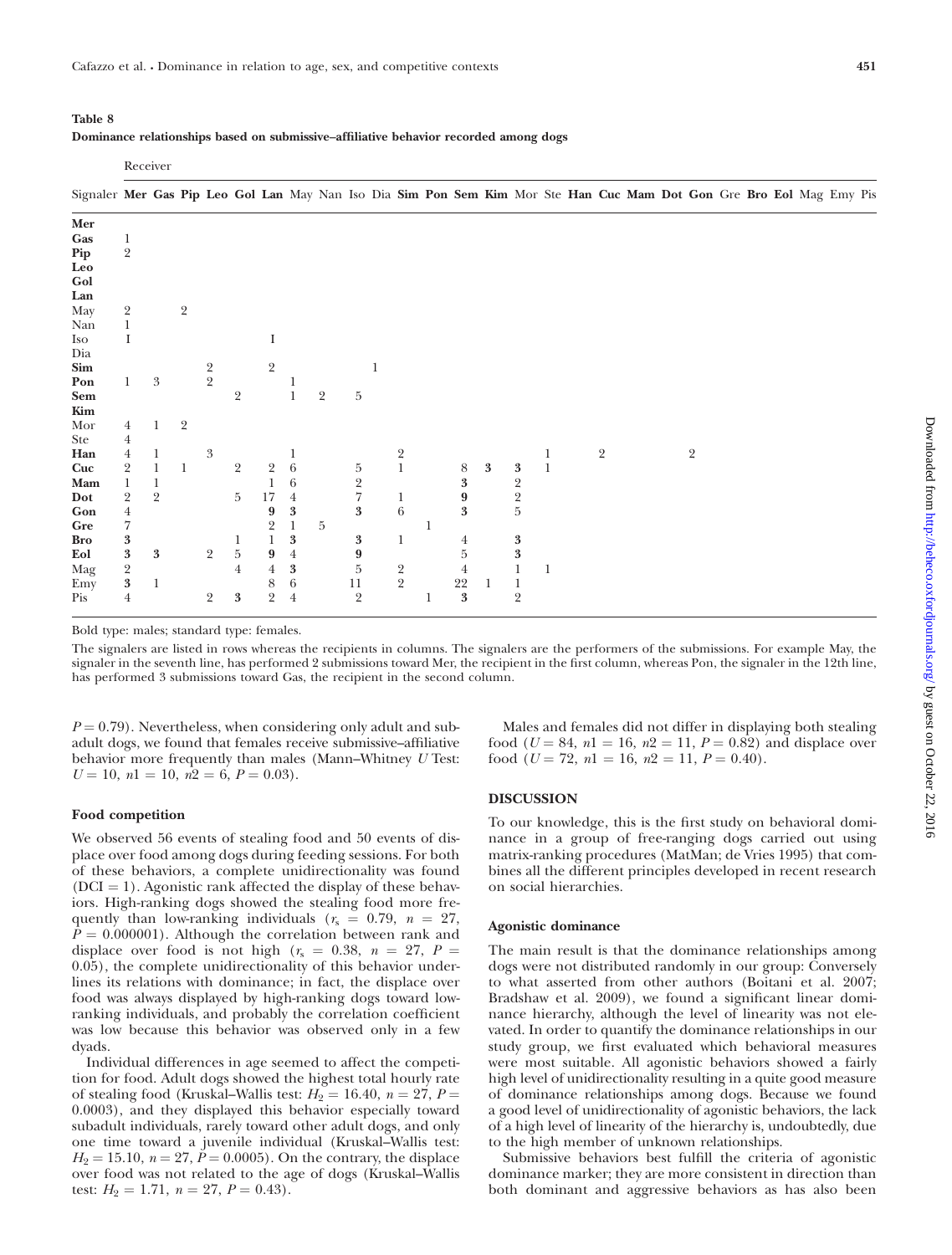demonstrated in primates (Rowell 1974; de Wall and Luttrell 1985). Rowell (1974) highlighted the concept that subordinates play a central role in establishing dominance relationships because the outcome of a dyadic interaction is often determined by the subordinate individual's behavior. In our study group, we observed that subordinate dogs were usually responsible for the outcome of an agonistic interaction; in fact, they often approached the dominant dogs in submissive postures, with the tail and head down. A similar result was also found in a small group of dogs (8 individuals) in a shelter (Barillari 2004).

Aggressive behaviors were rarely displayed in the absence of sources of competition, and therefore, they showed the lowest directional consistence index and did not permit an ordering of dogs in a consistent linear hierarchy. These results confirm that in domestic dogs, as in wolves, when the group is stable, dominance postures (which do not necessarily include aggressive components) are sufficient to maintain social status. It is well known in nonhuman primates that hierarchical organization among members of a social group may limit the costs of aggression by limiting interactions to ritualized dominance displays as opposed to threats and physical contact (Rowell 1974; Bernstein 1981; Archer 1988). Conversely, in the presence of sources of competition, such as food and estrous females, we found that aggressive behavior was more frequent than dominance behavior. Although the hierarchical organization resulted in a priority order of access to resources (Wilson 1979; Hand 1986; Drews 1993), the direct competition for food or mate partners caused an increase of motivation to interact aggressively.

## Formal dominance

Our results show that, following the definition by de Waal (1989), submissive–affiliative behavior fulfills the criteria of formal submissive signals. It is unidirectional and it occurred in all the social contexts analyzed. Nevertheless, it was not observed among all dogs: Juveniles displayed submissive– affiliative behavior especially toward adult dogs and among them preferentially toward females. Consequently, given that an individual preference in displaying submissive–affiliative behavior toward certain individuals was found, some dyads have never been observed to interact. This made submissive– affiliative behavior difficult to use to order the dogs in a consistent linear hierarchy.

Schenkel (1967) believed that submissive–affiliative behavior (called active submission by him) in wolves and dogs is derived from the food-begging behavior and Mech (1999), during a long research on a wolf pack in Ellesmere Island (Canada), found submissive–affiliative and food-begging behaviors indistinguishable. Moreover, he found that submissive–affiliative behavior was more common than submissions in wolves (Mech 1999). Conversely, in our dog group, we found that submissions are more common than submissive– affiliative behavior, and the latter was not directly associated with food-begging behavior because it was more frequently displayed in the absence of any source of competition than in the presence of food. Nevertheless, the tendency of juvenile dogs to display submissive–affiliative behavior preferentially toward females could be associated with the behavior ''begging for food.'' In fact, in domestic dogs, the role of females in parental care is predominant compared with the role of males.

Members of wolf packs usually interact displaying submissive–affiliative behavior and affiliative behaviors, whereas aggressive interactions are rare and of low intensity (Schenkel 1967; Zimen 1975; Harrington and Asa 2003; Packard 2003). In our dog group, we frequently observed affiliative interactions (e.g., nonaggressive approaches, play, cooperative maintenance of the territory, mutual sniffing, passive contact, and wagging; Cafazzo S, Valsecchi P, Natoli E, in preparation) in each context analyzed. Although we rarely observed aggressive interactions in the absence of sources of competition, in the presence of food dogs became more aggressive; usually a dog responded to an attack or a threat from another dogs by displaying submissive behaviors. This suggests the existence (evolution) of a different pattern of submissive–affiliative behavior between wolves and our dogs (i.e., submissive behavior more common in dogs and not associated with food request).

## Dominance relationships: influence of social context, age, and sex

In dogs, as in other mammal species, it is reasonable to predict the existence of asymmetries in resource value (e.g., because female dogs play the main role in rearing their pups, food should have a higher value for them than for males) and in the gain of winning a conflict; nevertheless, these asymmetries seem to play a marginal role in affecting dominance relationships among dogs.

In a captive wolf pack, individuals have been shown to be organized in a linear dominance hierarchy based on the direction of agonistic behaviors that are not influenced by the competitive contexts (Schenkel 1967; Van Hooff and Wensing 1987). In the natural environment, as well as in captivity, wolf packs have a dynamic composition: They can consist of several reproductive females or reproductive pairs and, occasionally, by some immigrant individuals (Van Ballenberghe 1983; Lehman et al. 1992; Mech 1998). The typical wolf pack is a nuclear or extended family (Murie 1944; Mech 1970), which consists of parents and their offspring (nuclear family) or parents plus one or more of their siblings, and their direct offspring (extended family) (Packard 2003). In these cases, a linear dominance hierarchy is a too simple way to describe the outcome of agonistic interactions among group members (Packard 2003).

The terms "alpha" (the individual who wins fights over all others), ''beta'' (the individual who loses fights with the alpha but wins over all others) and so on down the line up to "omega" (the individual who is least likely to win any fights) are generally used for describing interactions among orphaned siblings in a captive group (Rabb et al. 1967; Folk et al. 1970; Zimen 1975; Fox 1980, 1981) as well as in freeranging wolves (Murie 1944; Mech 1993, 1970; Peterson 1977). The term may be appropriate in ambiguous situations in which the relatedness among pack members is unknown or complex (e.g., more than a single pair of breeders), but they are inappropriate for typical packs (Packard 1980; Mech 1999). The ''age-graded dominance hierarchy'' is a correct model to explain dominance relationships in typical wolf packs (nuclear family and extended family), as well as in complex families (Zimen 1982; Packard 2003).

In our dog group, all females, during their estrous period, were courted by and copulated with several males belonging to the group; the domestic dog is a promiscuous species, and therefore, in a group, there is no single pair of breeders. Besides, an abandoned adult female (STE) joined the group becoming well integrated. In other words, the composition of this dog group was similar to that observed in families of wolves that consist of more than a single pair of breeders and of some immigrant individuals. As in wolf packs with a complex composition, in our dog group, we found a sex– age graded hierarchy, in accordance with the model proposed by Zimen (1982).

In the sex age–graded hierarchy model, males dominate over females in each age class; adults dominate over subadults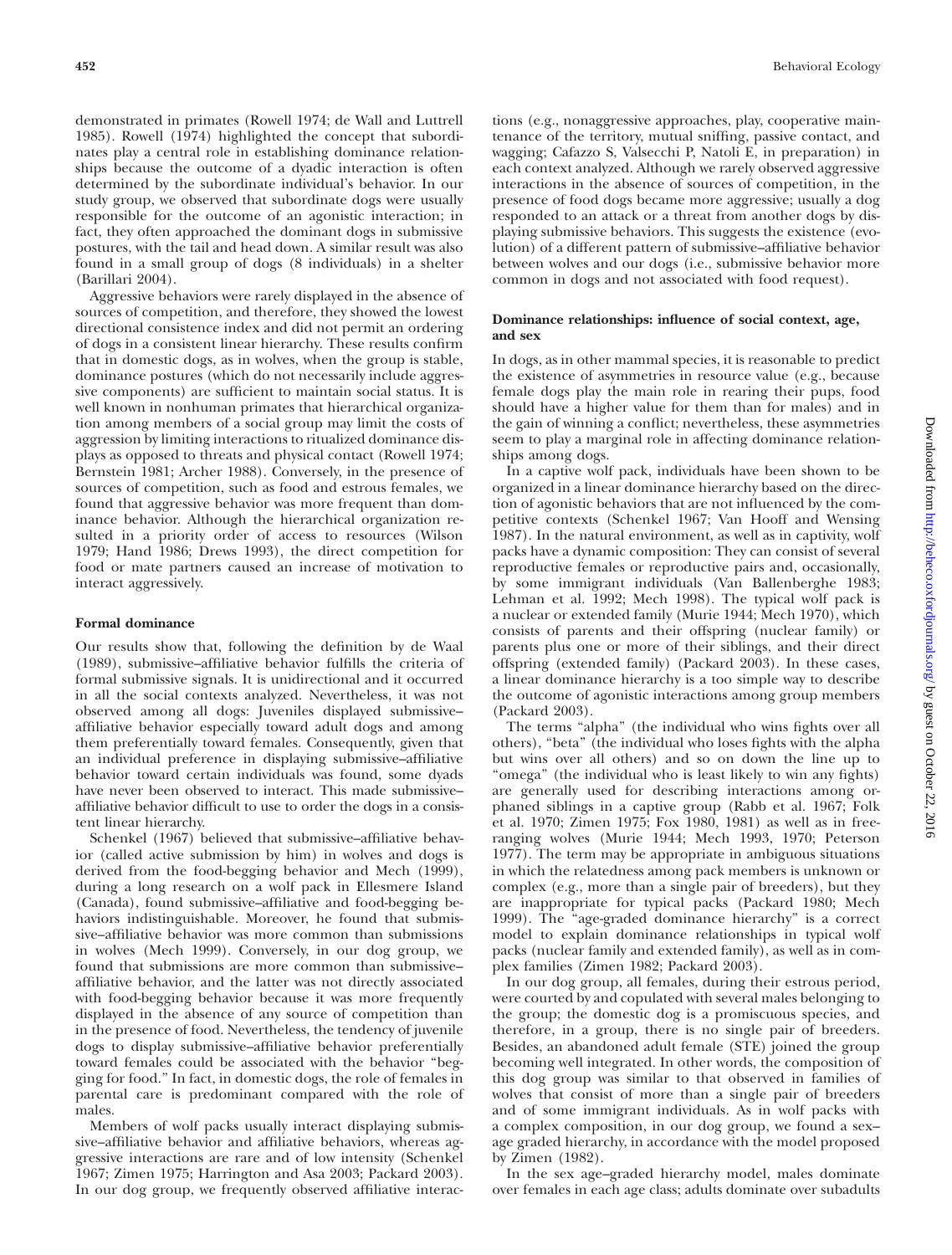and, subadults dominate over juveniles. This is the pattern found in the dog group, although we observed some exceptions: Among juveniles, some females dominated over some males, and the abandoned adult female mentioned (STE) was subordinate to all subadult dogs, although she joined the group when the subadult dogs were already born.

Adult dogs were more aggressive than juveniles in all competitive contexts. Conversely, although males dominated over females, they were not more aggressive than females. Therefore, the dominance of males over females in each age class was not related to aggressive interactions. It could be the outcome of higher competitive abilities of males than females (Archer 1988). In many species, body size (and/or weight) is a good indicator of a competitive ability (Archer 1988). In fact, in yellow baboons (Papio cynocephalus), males are larger than females and dominate over them (Post et al. 1980). In other species as C. crocuta or Mesocricetus auratus, females are larger than males and dominate over them (Ralls 1976). In Canids, we did not observe an evident sexual dimorphism (Bekoff et al. 1981; Bekoff et al. 1984; Gittleman and Van Valkenburgh 1997). Unfortunately, during this research, we could not capture animals and collect data concerning body weight and size. Although we can assert that adult males were larger than adult females, among subadult and juveniles dogs we did not observe a relevant difference in body size. Therefore, it is not possible to ascertain the influence of body size on hierarchical relationships in our dog group.

The level of competition among male dogs was higher in the presence of food than in the presence of receptive females and in the absence of sources of competition; we also observe a higher level of competition among females in the presence of food than in the absence of sources of competition. Besides, in the presence of food, most aggressive behaviors were directed from adults toward subadult individuals. Usually, in many mammal species, subadult individuals disperse from their place of birth. Inbreeding avoidance, mate competition, and resource competition may influence dispersal patterns (Kleiman 1977; Greenwood 1980; Dobson 1982; Moore and Ali 1984; Waser 1985). Generally, dogs were seen moving along the area in subgroups containing more than 1 animal (in 71.68% of sightings); usually, these subgroups contained about 6 dogs (5.99  $\pm$  5.58) with a range extending from 1 to 29 animals. We observed a dog moving alone only in 14.29% of sightings, but in almost all these cases  $(85.71\%)$ , they were subadult dogs. Practically, subadult individuals showed a propensity to move away from the other group members during movements, and this might be indicate an attempt to dispersion. Probably, the high density of dogs in the study area made the dispersal of subadult individuals very difficult; therefore, the unavoidable resource competition between adults and subadults could explain the high level of aggressiveness displayed by adult dogs toward subadult individuals.

In conclusion, we can assert that the results of this study show that in domestic dogs, as well as in wolves, sex and age affect the dominance relationship, irrespective of the competitive contexts.

#### Influence of agonistic dominance on food competition

Food availability and intraspecific competition for its exploitation plays a central role in affecting social organization of many species. It is believed that dominance relationships influence the priority of access to resources, such as food. Besides, food is considered a major determinant of the reproductive success of individuals; consequently, several authors have tested the influence of dominance rank on access to food and have verified that higher ranking members of a social group gain priority of access to food over subordinates in an array of animal species

(e.g., red deer, Cervus elaphus, Appleby 1980; rhesus monkeys, M. mulatta, Deutsch and Lee 1991; olive baboons, Papio anubis, Barton and Whiten 1993; chimpanzees, P. troglodytes, Wittig and Boesch 2003; and brown bears, Ursus arctos, Gende and Quinn 2004).

Although, in this study we did not find a feeding order among dogs, we observed some individual gaining access to food prevailing over other dogs during competitions. Highranking individuals stole food from other group members who often did not react.

In wolf packs, although a carcass potentially provides enough food for all, the breeding pair intimidates their offspring and limit their access to the meat until they have gorged enough to feed their pups and have torn off enough chunks to cache and eat at a distance in relative peace (Mech 1998). In a nuclear family, feeding order is correlated with submissive– affiliative behaviors rather than with conflict interactions (Packard 1980). Conversely, in a complex family, the order of access to food is correlated with agonistic interactions (Packard 1980), as we found in domestic dogs. In fact, in the dog group, dominance relationships, based on the directions of agonistic interactions, were correlated to ''stealing food.''

Social dominance could be defined as the ''power to control the access to resources'' rather than the priority of access to them (Noë et al. 1980). Actually, high-ranking dogs usually stole food from subadult middle-ranking dogs, while they displayed a certain degree of feeding tolerance toward juvenile low-ranking individuals. In a wolf pack, especially when food is scarce, parents both dominate older offspring and restrict their food intake, in favor of pups. Thus, the most practical effect of social dominance is to give the dominant individual the choice of whom to allot food to (Mech 1999). We found a similar pattern in our dog group although both stealing food and displace over food were not observed frequently, probably due to the abundance of food.

# FUNDING

Partial funding by the Department of Education, University and Research of Italian Government (PRIN 2004), and by University of Parma (FIL 2005; to P.V.).

Special thanks are due to the caretakers of the dog group for their availability to answer all our questions about dogs; to Dr Giuseppe Cariola working at the Veterinary Hospital of Rome for his help and assistance during the study. We wish to thank Dr Klaus G. Friedrich and the staff of Animal Rights Law Office for trapping some dogs, anesthetizing them and allowing them to collecting data concerning body size and state of teeth. Finally, we are sincerely grateful to Dr Sarah Marshall-Pescini who critically read the drafts of this paper and improved its quality.

# REFERENCES

- Altmann J. 1974. Observational study of behavior: sampling methods. Behaviour. 48:227–265.
- Appleby MC. 1980. Social rank and food access in red deer stags. Behaviour. 74:295–309.
- Appleby MC. 1983. The probability of linearity in hierarchies. Anim Behav. 31:600–608.
- Archer J. 1988. The behavioural biology of aggression. Cambridge (MA): Cambridge University Press.
- Barillari E. 2004. Le relazioni sociali tra i membri di un gruppo stabile di cani domestici, ospitati presso un'oasi canina, con particolare riferimento alla gerarchia di dominanza. Rome (Italy): ''La Sapienza'' University.
- Barton A, Whiten A. 1993. Feeding competition among female olive baboons, Papio anubis. Anim Behav. 46:777–789.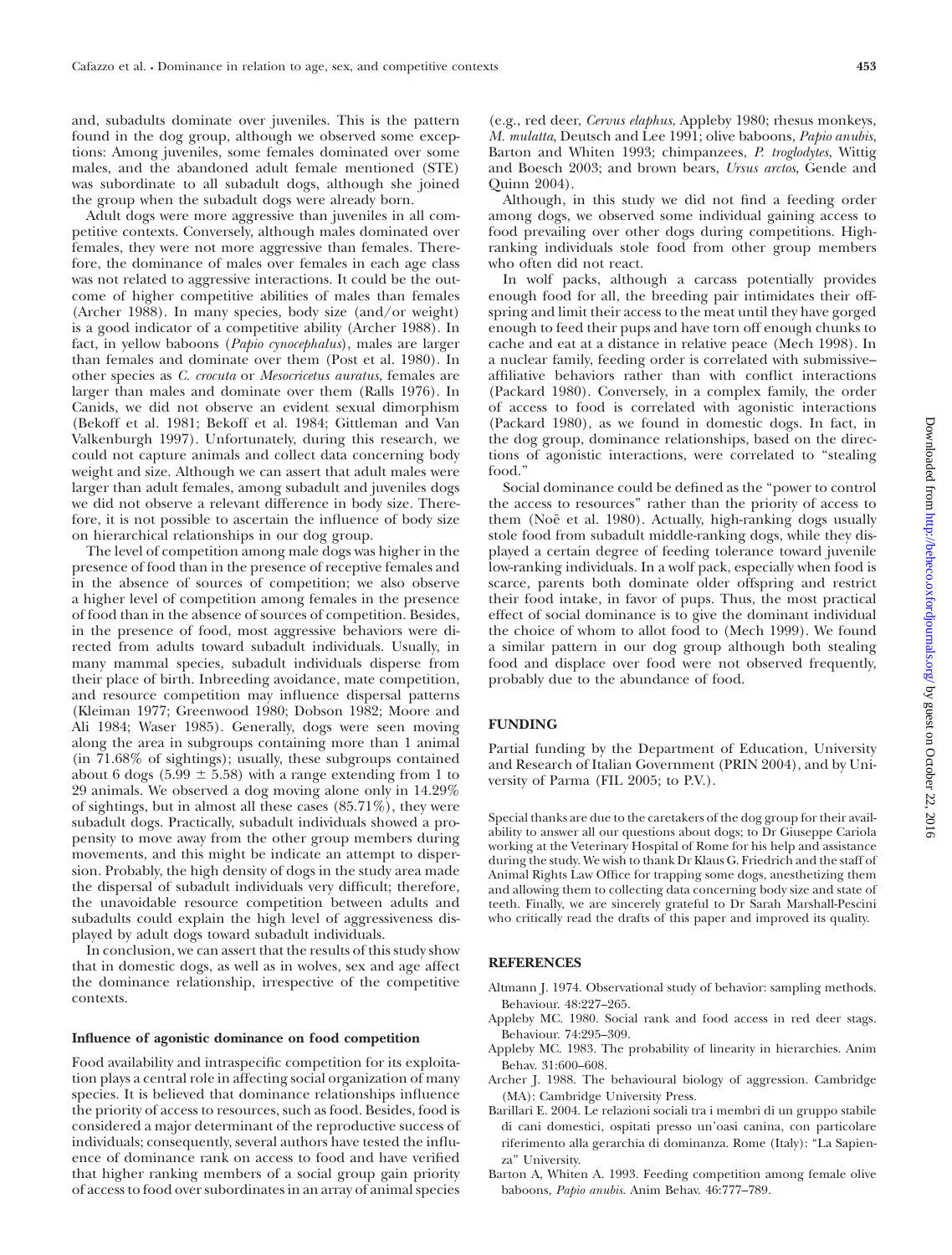- Bauer EB, Smuts BB. 2007. Cooperation and competition during dyadic play in domestic dogs, Canis familiaris. Anim Behav. 73: 489–499.
- Beck AM. 1975. The ecology of ''feral'' and free-roving dogs in Baltimora. In: Fox MW, editor. The wild canids. New York: Van Nostrand Reinhold. p. 380–390.
- Bekoff M. 1972. Development of social interaction, play, and metacommunication in mammals: an ethological perspective. Quart Rev Biol. 47:412–434.
- Bekoff M. 1979. Scent-marking by free-ranging domestic dogs. Biol Behav. 4:123–139.
- Bekoff M, Daniels TJ, Gittleman JL. 1984. Life history patterns and the comparative social ecology of carnivore. Ann Rev Ecol Syst. 15: 191–232.
- Bekoff M, Diamond J, Mitton JB. 1981. Life-history patterns and sociality in Canids: body size, reproduction, and behaviour. Oecologia. 50:386–390.
- Bekoff M, Wells MC. 1986. Social ecology and behavior of coyotes. Adv Stud Behav. 16:251–338.
- Berman M, Dunbar I. 1983. The social behaviour of free-ranging suburban dogs. Appl Anim Ethol. 10:5–17.
- Bernstein IS. 1981. Dominance: the baby and the bathwater. Behav Brain Sci. 4:419–457.
- Boitani L, Ciucci P. 1995. Comparative social ecology of feral dogs and wolves. Ethol Ecol Evol. 7:49–72.
- Boitani L, Ciucci P, Ortolani A. 2007. Behaviour and social ecology of free-ranging dogs. In: Jensen P, editor. The behavioural biology of dogs. Wallingford (UK): CAB International. p. 147–165.
- Boitani L, Francisci F, Ciucci P, Andreoli G. 1995. Population biology and ecology of feral dogs in central Italy. In: Serpell J, editor. The domestic dog: its evolution, behaviour and interactions with people. Cambridge (UK): Cambridge University Press. p. 217–244.
- Bonanni R, Cafazzo S, Fantini C, Pontier D, Natoli E. 2007. Feelingorder in an urban feral domestic cat colony: relationship to dominance rank, sex and age. Anim Behav. 74:1369–1379.
- Bradshaw WS, Blackwell EJ, Casey RA. 2009. Dominance in domestic dogs-useful construct or bad habit? J Veter Behav. 4:135–144.
- Clutton-Brock J. 1999. A natural history of domesticated mammals. Cambridge (UK): Cambridge University Press.
- Daniels TJ. 1983a. The social organization of free-ranging urban dogs I. Non-estrous social behavior. Appl Anim Ethol. 10:341–363.
- Daniels TJ. 1983b. The social organization of free-ranging urban dogs II. Estrous groups and the mating system. Appl Anim Ethol. 10:365–373.
- Daniels TJ, Bekoff M. 1989a. Population and social biology of freeranging dogs, Canis familiaris. J Mammal. 70:754–762.
- Daniels TJ, Bekoff M. 1989b. Spatial and temporal resource use by feral and abandoned dogs. Ethology. 81:300–312.
- Deutsch JC, Lee PC. 1991. Dominance and feeding competition in captive rhesus monkeys. Int J Primatol. 12:615–628.
- de Vries H. 1995. An improved test of linearity in dominance hierarchies containing unknown or tied relationships. Anim Behav. 50:1375–1389.
- de Vries H. 1998. Finding a dominance order most consistent with a linear hierarchy: a new procedure and review. Anim Behav. 55: 827–843.
- de Waal FBM. 1982. Chimpanzee politics. London: Jonathan Cape.
- de Waal FBM. 1989. Dominance 'style' and primate social organisation. In: Staden V, Foley RA, editors. Comparative socioecology: the behavioural ecology of humans and other mammals. Oxford: Blackwell Scientific. p. 243–263.
- de Waal FBM, Luttrell LM. 1985. The formal hierarchy of rhesus macaques: an investigation of the bared-teeth display. Am J Primatol. 9:73–85.
- Dobson FS. 1982. Competition for mates and predominant juvenile male dispersal in mammals. Anim Behav. 30:1183–1189.
- Drews C. 1993. The concept and definition of dominance in animal behaviour. Behaviour. 125:283–313.
- East ML, Hofer H, Wickler W. 1993. The erect 'penis' is a flag of submission in a female-dominated society: greetings in Serengeti spotted hyenas. Behav Ecol Sociobiol. 33:355–370.
- Enquist M, Leimar O. 1987. Evolution of fighting behaviour: the effect of variation in resource value. J Theor Biol. 127:187–205.
- Flack JC, de Waal F. 2007. Context modulates signal meaning in primate communication. Proc Natl Acad Sci USA. 104:1581–1586.
- Folk GE, Fox M, Folk M. 1970. Physiological differences between alpha and subordinate wolves in a captive sibling pack. Am Zool. 10:487.
- Font E. 1987. Spacing and social organization: urban stray dogs revisited. Appl Anim Behav Sci. 17:319–328.
- Fox MW. 1980. The soul of the wolf. Boston (MA): Little Brown.
- Fox MW, Beck AM, Blackman E. 1975. Behaviour and ecology of a small group of urban dog. Appl Anim Ethol. 1:119–137.
- Frank LG. 1986. Social organization of the spotted hyena Crocuta crocuta. II. Dominance and reproduction. Anim Behav. 34: 1510–1527.
- Gende SM, Quinn TP. 2004. The relative importance of prey density and social dominance in determining energy intake by bears feeding on Pacific salmon. Can J Zool. 82:75–85.
- Gier H. 1968. Coyotes in Kansas. Bull Agric Exp Stn Kans State Univ. 393:1–118.
- Gittleman JL, Van Valkenburgh B. 1997. Sexual dimorphism in the canines and skulls of carnivore: effects of size, phylogeny, and behavioural ecology. J Zool. 242:97–117.
- Greenwood PJ. 1980. Mating systems, philopatry and dispersal in birds and mammals. Anim Behav. 28:1140–1162.
- Hand JL. 1986. Resolution of social conflicts: dominance, egalitarianism, spheres of dominance, and game theory. Quart Rev Biol. 61:201–219.
- Harrington FH, Asa CS. 2003. Wolf communication. In: Mech LD, Boitani L, editors. Wolves: behavior, ecology, and conservation. Chicago and London: The University of Chicago Press. p. 66–103.
- Kirk RW. 1977. Current veterinary therapy. Vol. VI. Small animal practice. Philadelphia (PA): W.B. Saunders.
- Kleiman DG. 1977. Monogamy in mammals. Quart Rev Biol. 52:39–69.
- Kleiman DG, Brady CA. 1978. Coyote behaviour in the context of recent canid research. Coyotes. In: Bekoff M, editor. New York: Academic Press. p. 163–188.
- Lehman N, Clarkson P, Mech LD, Meier TJ, Wayne RK. 1992. A study of the genetic relationships within and among wolf packs using DNA fingerprinting and mitochondrial DNA. Behav Ecol Sociobiol. 30:83–94.
- Macdonald DW, Carr GM. 1995. Variation in dog society: between resource dispersion and social flux. In: Serpell J, editor. The domestic dog: its evolution, behaviour and interactions with people. Cambridge (UK): Cambridge University Press. p. 199–216.
- Malcom JR, Marten K. 1982. Natural selection and the communal rearing of pups in African wild dogs (Lycaon pictus). Behav Ecol Sociobiol. 10:1–13.
- Mech LD. 1970. The wolf. The ecology and behavior of an endangered species. New York: Doubleday.
- Mech LD. 1993. details of a confrontation between two wild wolves. Can J Zool. 71:1900–1903.
- Mech LD. 1998. The Artic wolf: ten years with the pack. Stillwater (MN): Voyager Press.
- Mech LD. 1999. Alpha status, dominance, and division of labor in wolf packs. Can J Zool. 77:1196–1203.
- Moore J, Ali R. 1984. Are dispersal and inbreeding avoidance related? Anim Behav. 32:94–112.
- Murie A. 1944. The wolves of Mount McKinley. U.S. National Park Service Fauna Series, 5. Washington (DC): US G overnment Printing Office.
- Noe¨ R, De Waal FBM, Van Hooff JARAM. 1980. Types of dominance in a chimpanzee colony. Folia Primatol. 34:90–110.
- Packard JM. 1980. Deferred reproduction in wolves (Canis lupus) PhD dissertation. St. Paul (MN): University of Minnesota.
- Packard JM. 2003. Wolf behavior: reproductive, social and intelligent. In: Mech LD, Boitani L, editors. Wolves: behavior, ecology, and conservation. Chicago and London: The University of Chicago Press. p. 35–65.
- Pal SK, Ghosh B, Roy S. 1998a. Agonistic behaviour of free-ranging dogs (Canis familiaris) in relation to season, sex and age. Appl Anim Behav Sci. 59:331–348.
- Pal SK, Ghosh B, Roy S. 1998b. Dispersal behaviour of free-ranging dogs (Canis familiaris) in relation to age, sex and season. Appl Anim Behav Sci. 61:123–132.
- Pal SK. 2003. Reproductive behaviour of free-ranging rural dogs in West Bengal, India. Acta Theriol. 48:271–281.